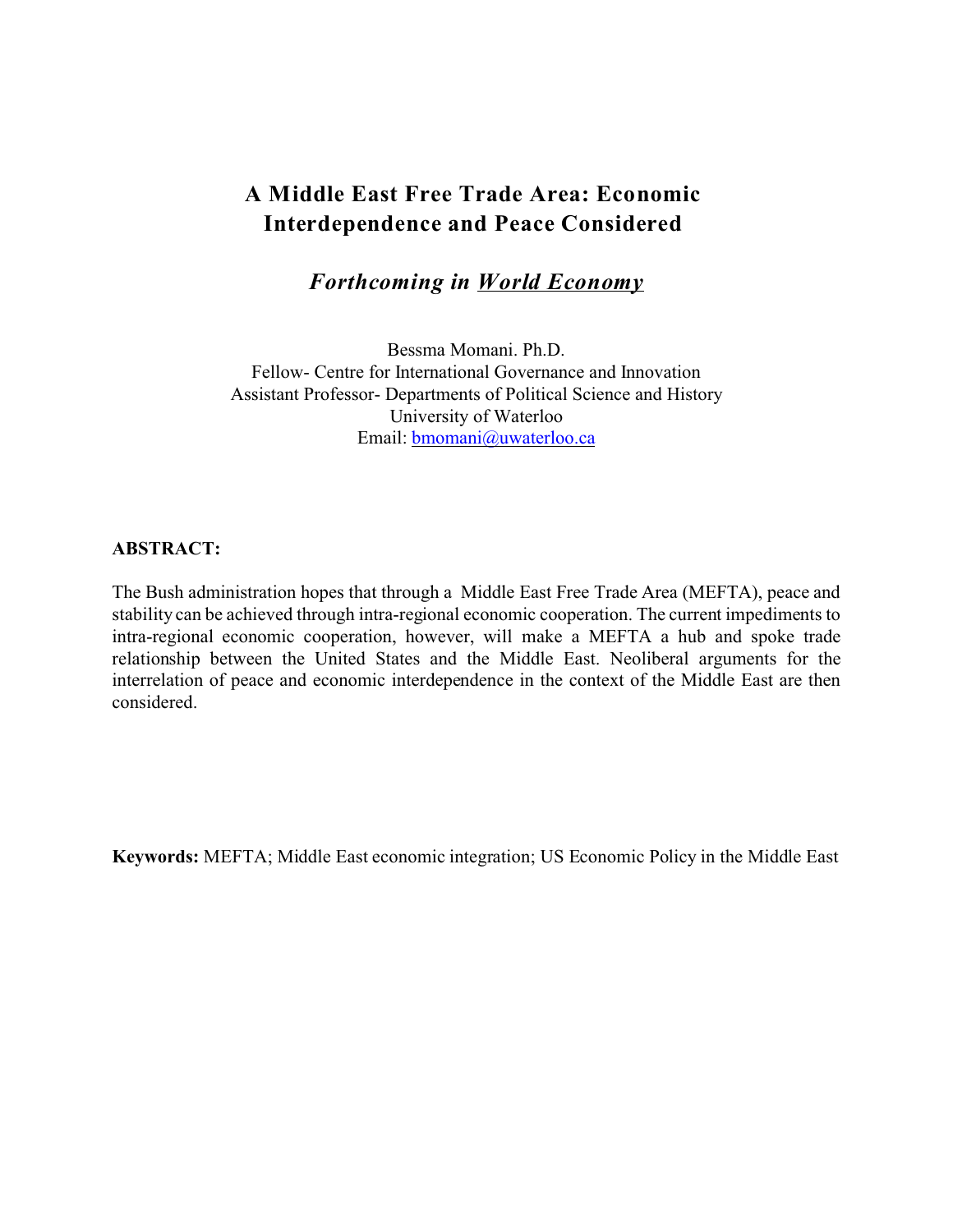# **A MEFTA: ECONOMIC INTERDEPENDENCE AND PEACE CONSIDERED INTRODUCTION:**

The Bush administration has recognized that peace and stability in the Middle East is needed to achieve the United States' long term national interest. Accordingly, the United States has recently embarked on an ambitious agenda to control the Middle East. Besides the Bush administration's political and military interventions into the region's affairs, the American government has recently proposed expanding trade and economic relations with friendly Middle East states. To advance America's strategic interests further, the administration has resorted to use its economic instruments of power. Robert Zoellick, then US Trade Representative, had proclaimed that the United States' credo would be to advance trade and economic liberalization- bilaterally, regionally, and globallyas tools toward enhancing American political control and influence.<sup>1</sup> This credo has been adopted in the US' plans for a Middle East Free Trade Area (MEFTA) to be completed in 2013.

The proposedMEFTAbuilds on previous administrations' attempts to increase intra-regional economic cooperation. The MEFTA plan would encourage Middle East states to adopt economic liberalization, join the World Trade Organization, protect American corporate investment, and modernize their political and economic systems. The US administration and Congress hope that MEFTA would spur friendlier relations with the Middle East and within the region. The US government has often cited the US-Jordanian Free Trade Agreement as a guide for other Middle East states to follow. The MEFTA plan could backfire, however, as structural barriers have limited past attempts to spur intra-regional economic cooperation and trade. A hub-and-spoke relationship

<sup>1</sup>Robert B. Zoellick, "Our Credo: Free Trade And Competition" *The Wall Street Journal*, July 10, 2003,http://www.ustr.gov/speech-test/zoellick/2003-07-10\_WSJ.htm.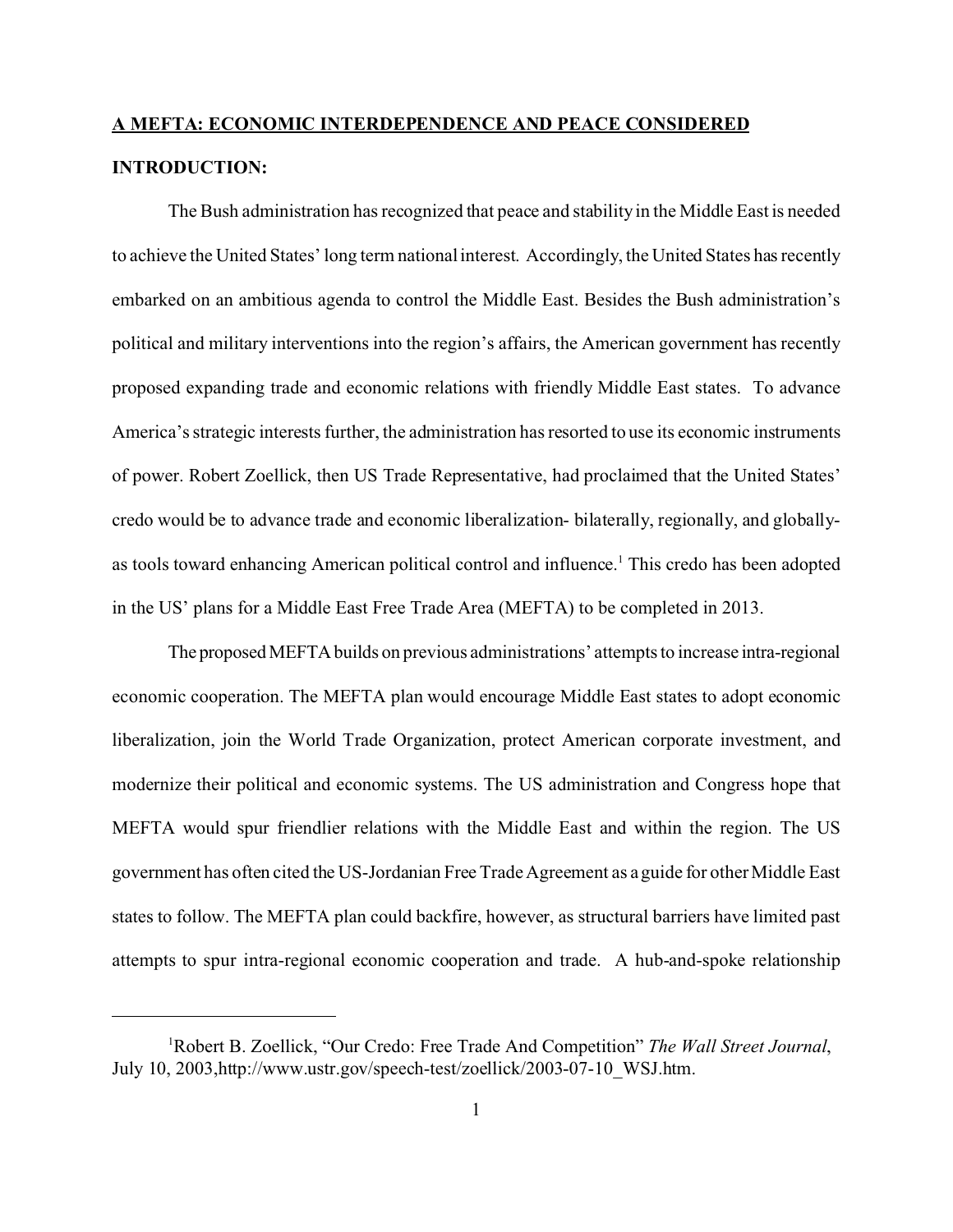results in minimal economic benefit accruing to the Middle East and in minimal intended political benefits to the United States. Moreover, past and present American intervention in the region have been skeptically viewed as forms of neo-imperialism. Increased economic ties with the United States could then exacerbate conflict and turmoil in the region. Like other American attempts to bring peace and stability to the region, the road to MEFTA can be a perilous journey.

#### **THE ROAD TO MEFTA:**

The Declaration of Principles signed in 1993, ushered in a great sense of optimism on the prospects of both political and economic cooperation in the Middle East. The future of the Middle East seemed relatively bright and promising as Israelis and Palestinians took a historic step toward peace and mutual respect. A peaceful Middle East, it was proposed, would usher in political stability and economic prosperity. In 1993, one leading architect of the peace plan, Israeli Shimon Peres, envisioned that:

The next stage, after bilateral and multilateral relationships have been established, will entail formation of regional industries through the cooperation of international bodies and independent international consortiums. At this point, the regional economic process will be upgraded and the new reality, in which business precedes politics, will be instituted. Ultimately, the Middle East will unite in a common market- after we achieve peace. And the very existence of this common market will foster vital interests in maintaining peace over the long term.<sup>2</sup>

The 'New Middle East', as Peres called it, would become an economic bloc to compete with other regional economic associations. Trading partners in the Middle East do not have to initially like or trust each other, as was the case with the European Union and the Maastricht Treaty; with time, however, political and cultural harmony could be built upon the foundation of economic

<sup>2</sup>Shimon Peres and Arye Naor. *The New Middle East* (New York: Henry Holt and Company, 1993) p.99.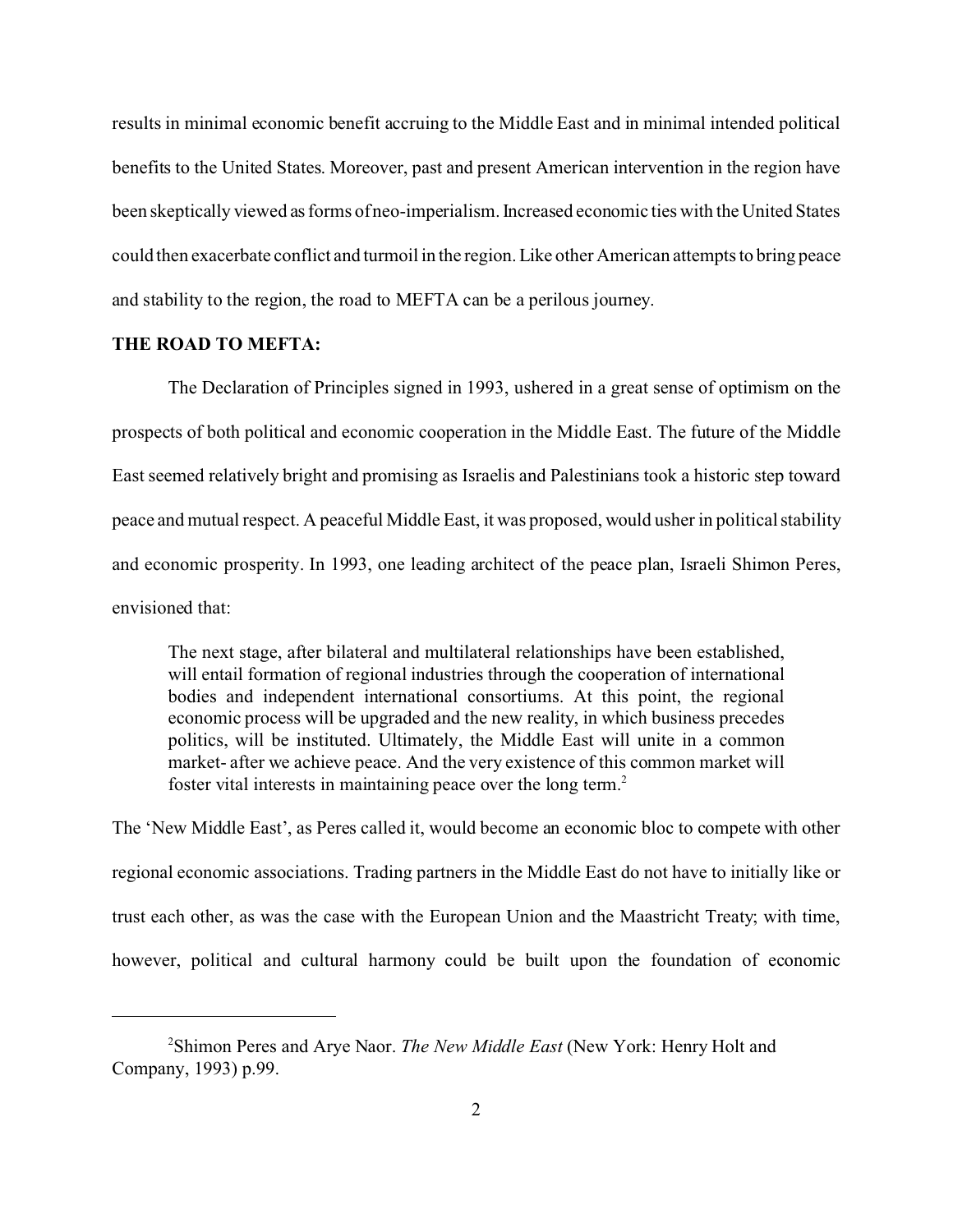cooperation.<sup>3</sup>

The Clinton administrationwanted to bolster economiccooperation among prospective peace partners in the Middle East. The Clinton administration carried its message for economic integration to Middle East and North Africa (MENA) economic conferences. At the 1994 MENA conference in Casablanca, Secretary of State Warren Christopher stated that his government's mission was to:

Transform the peace being made between governments into a peace between peoples. Governments can make the peace. Governments can create the climate for economic growth. But only the people of the private sector can marshall [sic] the resources necessary for sustained growth and development. Only the private sector can produce a peace that will endure.<sup>4</sup>

The US administration expressed similar messages of the need for economic cooperation in the region at subsequent MENA conferences in Amman, Cairo, and Doha. These annual MENA conferences, which were established pursuant to the Declaration of Principles, became a forum intended to help begin economic integration between Israeli and Arab participants.

Two American initiatives for Middle East economic cooperation, the MENABANK and the Regional Business Council, were formulated at the Casablanca Economic Summit. The MENABANK was a proposed regional bank for states that opted to participate in the peace process. The bank was to be located in Cairo and to have a startup capital of \$5 billion with annual loan disbursements of \$1 billion. Financiers of the MENABANK would have included several G-8 states, three Maghreb states and the United States; the latter would have been the largest contributor with

<sup>3</sup>Rodney Wilson. "The Economic Relations of the Middle East: Toward Europe or Within the Region?" *Middle East Journal* 48, no.2 (Spring1994): 276.

<sup>4</sup>Warren Christopher, "Prosperity in the New Middle East: building the structures of peace," (Speech, 1995 Middle East/North Africa Economic Summit, Casablanca, December 1, 1994).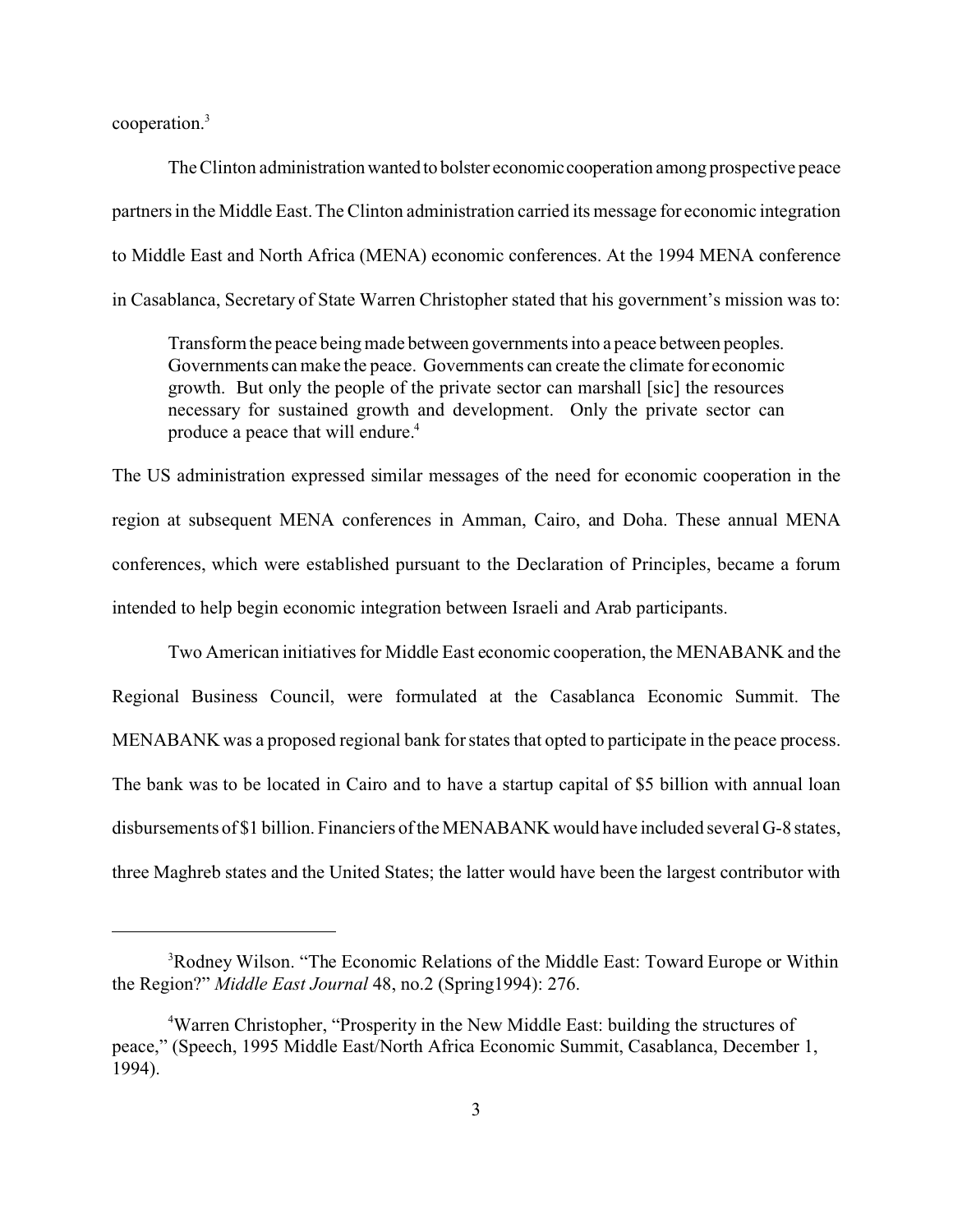21% of the bank's proposed liquidity. The four core peace partners, Egypt, Jordan, Israel and the Palestinian Authority would also contribute 4% each to the bank's liquidity.<sup>5</sup> Another important American initiative inaugurated at the Amman Economic Summit, was the Regional Business Council (RBC). The RBC would coordinate private sector representatives from the peace partners to increase intra-regional trade. The council would work with the governments of peace partners and act as a quasi Chamber of Commerce. American financial and political support for both the MENABANK and the RBC were key to the realization of these initiatives. 6

In 1995, President Clinton went a step further to promote economic interdependence in the Middle East. Clinton announced that he would propose expanding the existing US-Israeli Free Trade Agreement to include Jordan, Egypt, and the Palestinian territories. For the United States, the economic benefits of promoting this free trade area were few, but the political gains of long-term peace and stability in the region were invaluable. In presence of officials representing the proposed parties, President Clinton remarked:

...if you agree to establish industrial zones in the West Bank and Gaza and elsewhere, I am prepared to go to Congress and seek approval for extending duty-free treatment to products coming out of those zones. Of course, in the end, the economic and political cooperation among all of you will be the most important thing in reaping economic progress. But I want to do our part.<sup>7</sup>

<sup>&</sup>lt;sup>5</sup>David J. Dunford, "MENABANK: Would US Membership Help the Peace Process?" *Peacewatch* 159 (Washington Institute for Near East Policy, March 20, 1998), http://www.washingtoninstitute.org/watch/peacewatch/

<sup>6</sup>Dalia Dassa Kaye, "Banking On Peace: Lessons From The Middle East Development Bank" *IGCC Policy Papers*. (Working Paper, Institute on Global Conflict and Cooperation, October 1, 1998). p5.

<sup>&</sup>lt;sup>7</sup> William J. Clinton, "Remarks at a Meeting with Middle Eastern Leaders, February 12, 1995," *Public Papers of the Presidents of United States*. 1 (Washington, DC: GPO, 1995),193.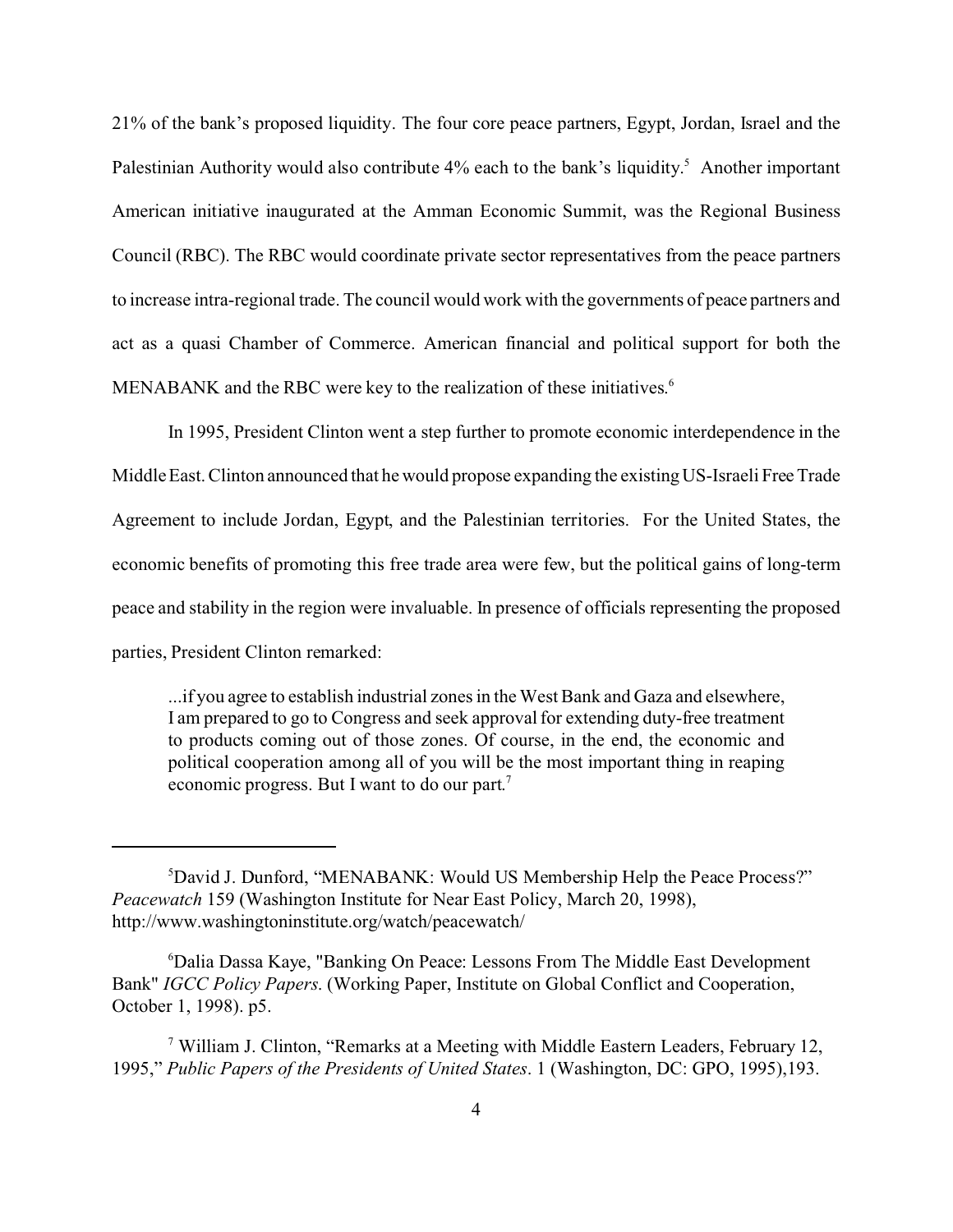The Clinton administration was slowly enticing peace partners into a vision for regional economic integration, hoping that this would achieve American strategic interests in the Middle East. Prior to publicly announcing the free trade plan, the White House attempted to get Congressional support, but this quickly dissipated.<sup>8</sup> Legislative difficulties in implementing Clinton's proposals were evident, as Congressional members wanted to avoid endorsing the Clinton plan.

The Clinton administration managed to initiate the 1996 Qualifying Industrial Zones (QIZ) program amid Congressional opposition. Under the QIZ program, Jordanian exports from specific industrial parks, or zones, were given duty-free access to the US market. Products that were eligible under the QIZ required 35 percent of their value-added be of either Israeli, Jordanian (QIZ) or West Bank/Gaza origin. Jordanian export products also required 8 percent of Israeli content. Israeli-Jordanian customs officials jointly controlled and valuated rules of origin. The QIZ program, with no expiration date, gave Jordanian textile manufacturers unprecedented and valuable access to the lucrative US market. Jordan became the first beneficiary of the Clinton vision for Mideast economic integration.

In the Clinton administration's second term in office, the administration had a difficult time in advancing earlier Mideast economic proposals; these difficulties were attributable to both external and domestic factors. In Israel, the 1996 election of the right-wing government of Benjamin Netanyahu had soured peace efforts in the region. Many Arab countries, including Egypt, had boycotted the 1997 Doha economic summit in protest to the policies of the Netanyahu government. By 1998, Congress was firmly against funding the MENABANK and several other international

<sup>8</sup> John Maggs, "Clinton Proposes Broader Mideast Trade Accord Plan Involves Zone Shared by Israel, Jordan and Egypt," *Journal of Commerce Newspaper*, (February 14, 1995), http://www.joc.com/news.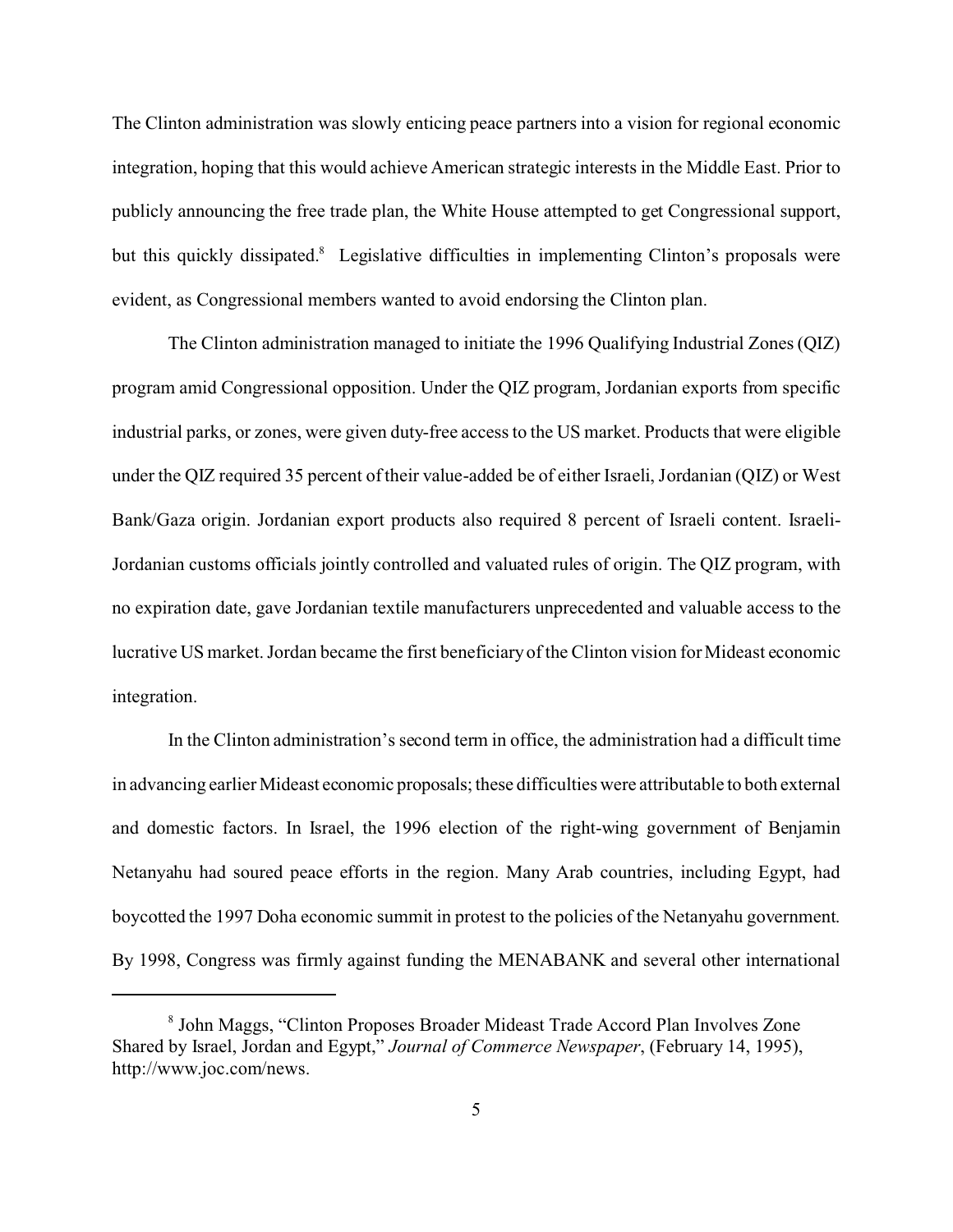financial institutions. Overall, there appeared to be little interest in continuing talks on Arab-Israeli economic integration due to stalled peace negotiations. By 1999, the MENA conferences, the regional bank, and the RBC seemed to be an illusive dream.

Despite a series of political setbacks, the Clinton administration initiated US-Jordanian trade talks near the end of its term. At the time, US Trade Representative Charlene Barshefsky stated that "free-trade talks are not a substitute for peace negotiations, but they can help by giving countries a stake in each other's prosperity.".<sup>9</sup> Signing of the US-Jordan Free Trade Agreement (FTA) on October 24, 2000, reinvigorated interest in advancing economic cooperation in the Middle East. The US-Jordan FTA was the first of its kind with an Arab country and fourth only to Israel, Canada, and Mexico. The FTA included removing tariffs on manufactured goods and farm products by 2011, removing all trade barriers in services, and enforcing intellectual property rights in Jordan. Proponents of the US-Jordan FTA note that the agreement was historic and progressive for including labour and environmental protection within the agreement as opposed to being in a side agreement. Products eligible under the US-Jordan FTA required 35 percent Jordanian content, intended to spur local production. In its first year, Jordan increased exports by 213 percent from, created 30,000 new jobs, and developed its textile sector.<sup>10</sup> Moreover, by 2002 Jordan had a marginal trade surplus with the United States. Overall, the United States hoped that a US-Jordan FTA would demonstrate the positive effects of intra-regional economic cooperation to other Arab countries.

President Bush again refreshed interest in furthering regional economic cooperation on May

<sup>9</sup>Reuters, "US, Egypt should consider trade pact," December 13, 2000, [http://www.arabia.com/.](http://<http://www.arabia.com>).

<sup>&</sup>lt;sup>10</sup> Jordan Times, "Fact Sheet: US-Jordan bilateral trade," December 9, 2002, <http://www.jordanembassyus.org/12092002005.htm.>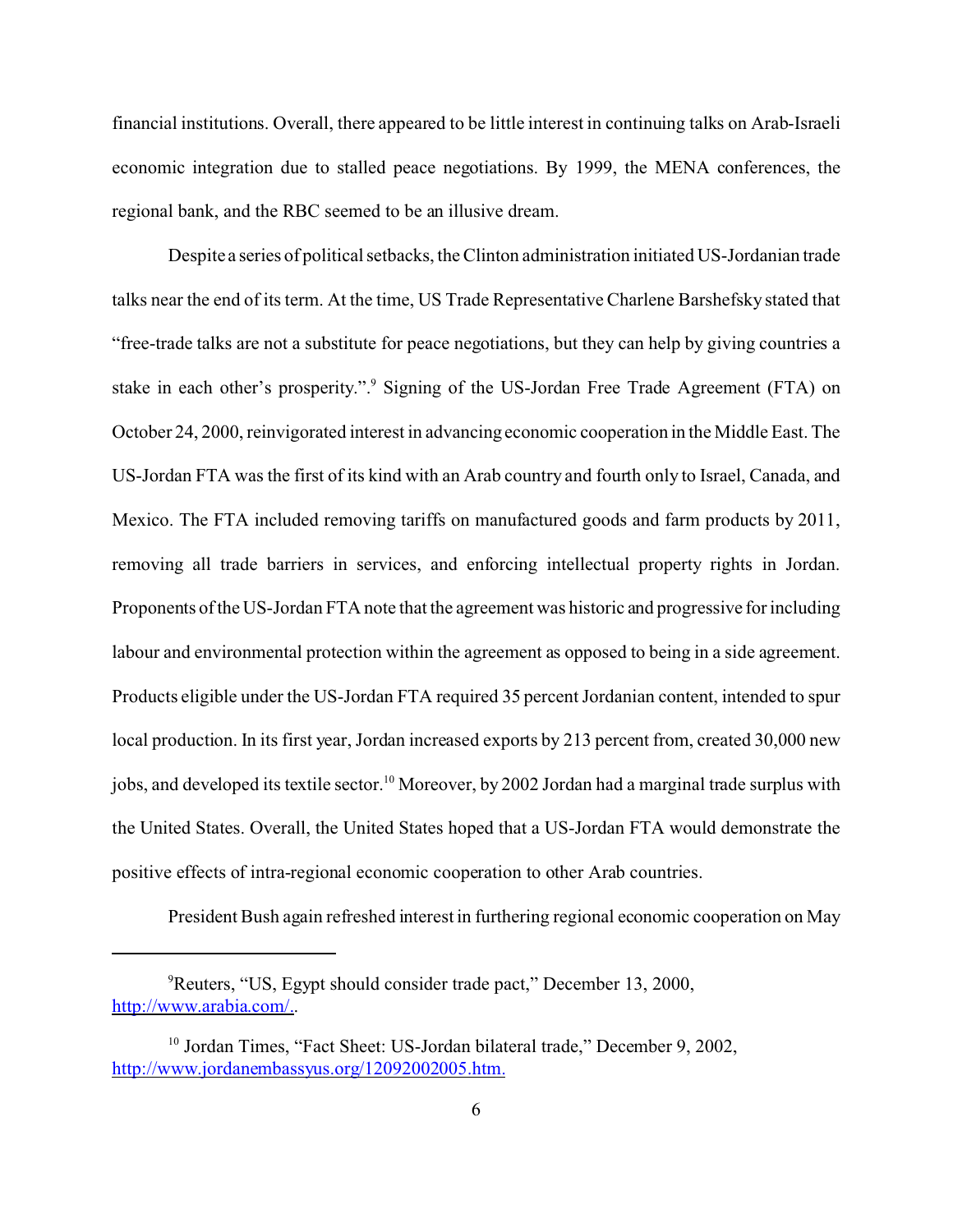#### 9, 2003, in an address on the prospects for peace in the Middle East. Bush remarked that

Across the globe, free markets and trade have helped defeat poverty, and taught men and women the habits of liberty. So I propose the establishment of a US -Middle East free trade area within a decade, to bring the Middle East into an expanding circle of opportunity, to provide hope for the people who live in that region. We will work with our partners to ensure that small and mid-sized businesses have access to capital, and support efforts in the region to develop central laws on property rights and good business practices. $11$ 

With Congressional approval for general fast-track authority, the President's proposal for a Middle East Free Trade Area (MEFTA) had been given the green light. The Bush administration launched his initiative at the 2004 G8 summit in Sea Island. The Bush administration planned to see a MEFTA materialize within ten years. The President's MEFTA proposal is based on a six-prong approach.<sup>12</sup>

First, the US government intends to support Middle East countries' accession to the World Trade Organization (WTO). At the moment, Egypt, Israel, Jordan, Bahrain, Morocco, Oman, Turkey, and Kuwait are WTO members. The United States helped Saudi Arabia to join the WTO in late 2005, and is helping Lebanon, Algeria, and Yemen in negotiations with the WTO.<sup>13</sup> The oilrich Arab Gulf states were among the last of Middle East countries to join the WTO. Analysts had argued that it would be difficult for many Arab Gulf states to fulfil the needs and requirements of WTO accession, as their wealth has delayed economic liberalization.<sup>14</sup> The United States effectively

<sup>11</sup>George W. Bush, "President Bush Presses for Peace in the Middle East," *White House News Releases*, May 9, 2003, http://www.whitehouse.gov/news/releases/2003/.

 $12$ Office of the United States Trade Representatives, "Middle East Free Trade Initiatives" *Trade Facts*, June 23, 2003, http://www.ustr.gov/.

<sup>&</sup>lt;sup>13</sup>Robert Zoellick, "Global Trade and the Middle East: Reawakening a Vibrant Past," (Remarks, World Economic Forum, Dead Sea, Jordan, June 23, 2003), http://www.ustr.gov/.

<sup>&</sup>lt;sup>14</sup>See Cecilia Klein, "Joining the Global Rules-Based Economy: Challenges and Opportunities for the GCC," (Remarks, Twentieth in the Capitol Hill Conference Series on US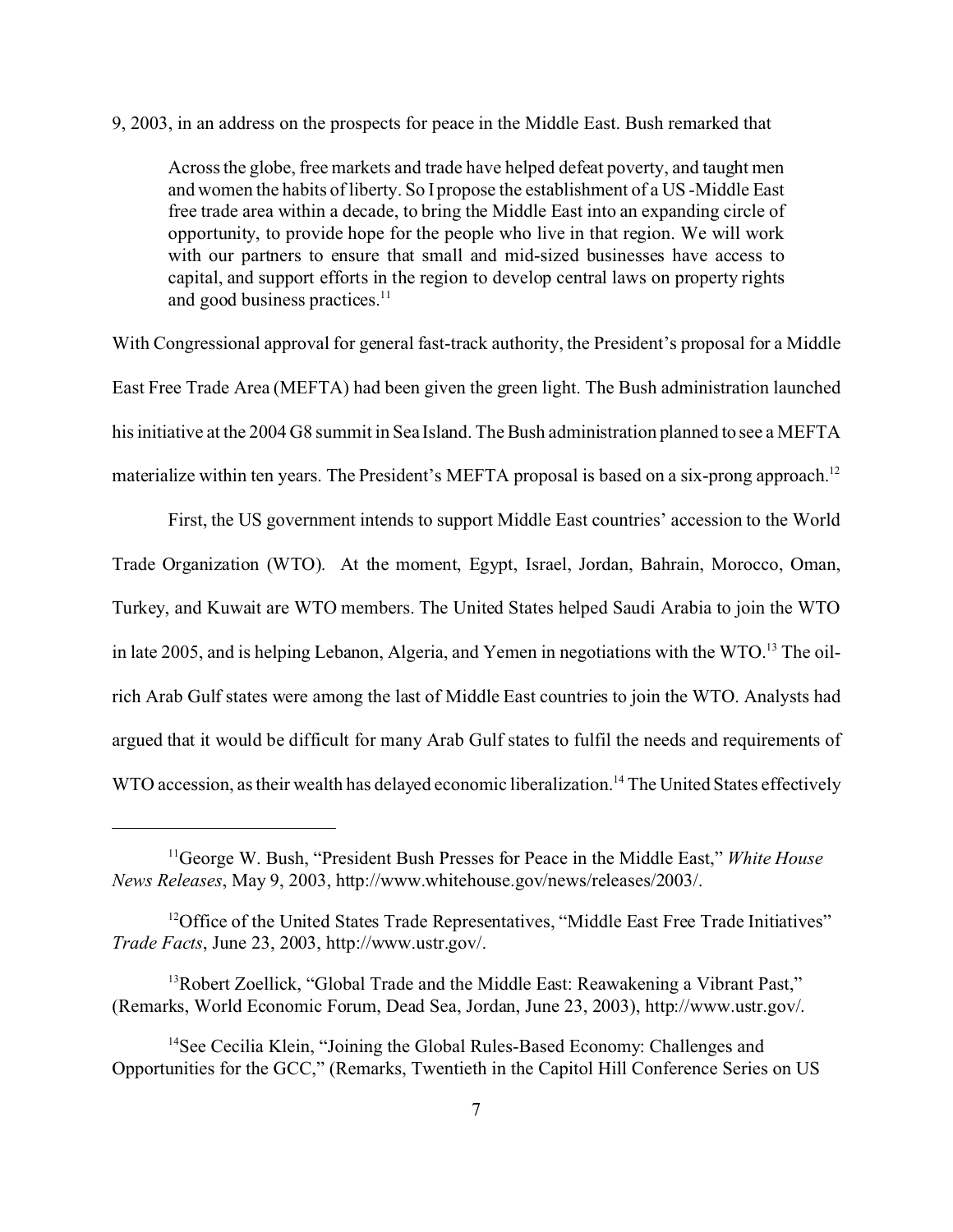helped to encourage Gulf states' membership into the trade organization.

Second, the United States will continue to negotiate Trade and Investment Framework Agreements (TIFAs). These agreements work to advance economic liberalization in developing countries. Specifically, many agreements work to advance intellectual property rights protection, liberalize services, protect and advance US investment, and enhance bilateral trade. Many see the TIFAs as springboards to free trade with the United States. That said, Egypt has worked very hard to achieve a free trade agreement with the United States despite having one of the longest TIFAs in the region.<sup>15</sup> This is telling perhaps, that despite Egypt being the second largest US foreign aid recipient, it has not achieved a bilateral FTA. The United States has existing TIFAs with Morocco, Egypt, Turkey, Tunisia, Algeria, Bahrain, and other Middle East states (see Table 1).

Third, the US government will enlarge its Generalized System of Preferences (GSP) program to encompass more Middle Eastern products. The GSP gives one-way tariff exemption for more than 4,650 products, excluding most textiles, from a list of eligible developing countries. Most of Middle Eastern countries are eligible, excluding the oil-rich Gulf states (See Table 1 for complete list). Despite being deemed ineligible for the GSP program under Saddam Hussein, the US government helped qualify Iraq, in an effort to jump-start Iraq's export economy.<sup>16</sup> It should be noted that Congress has renewed the GSP program to 2006, granted under the Bush administration's fast-track

Middle East Policy, Middle East Policy Council, Washington, DC, February 1, 2000), http://www.mepc.org/public\_asp/forums\_chcs/20.asp/.

<sup>15</sup>See Bessma Momani. "Promoting Economic Liberalization in Egypt" *Middle East Review of International Affairs*. 7, no. 3 (September, 2003)

<sup>&</sup>lt;sup>16</sup>See Robert Zoellick, "Roundtable with Robert B. Zoellick," (Remarks, at the Marriott Hotel, Dead Sea, Jordan, June 23, 2003), http://www.ustr.gov/releases/2003/06/2003-06-23-jordon.PDF.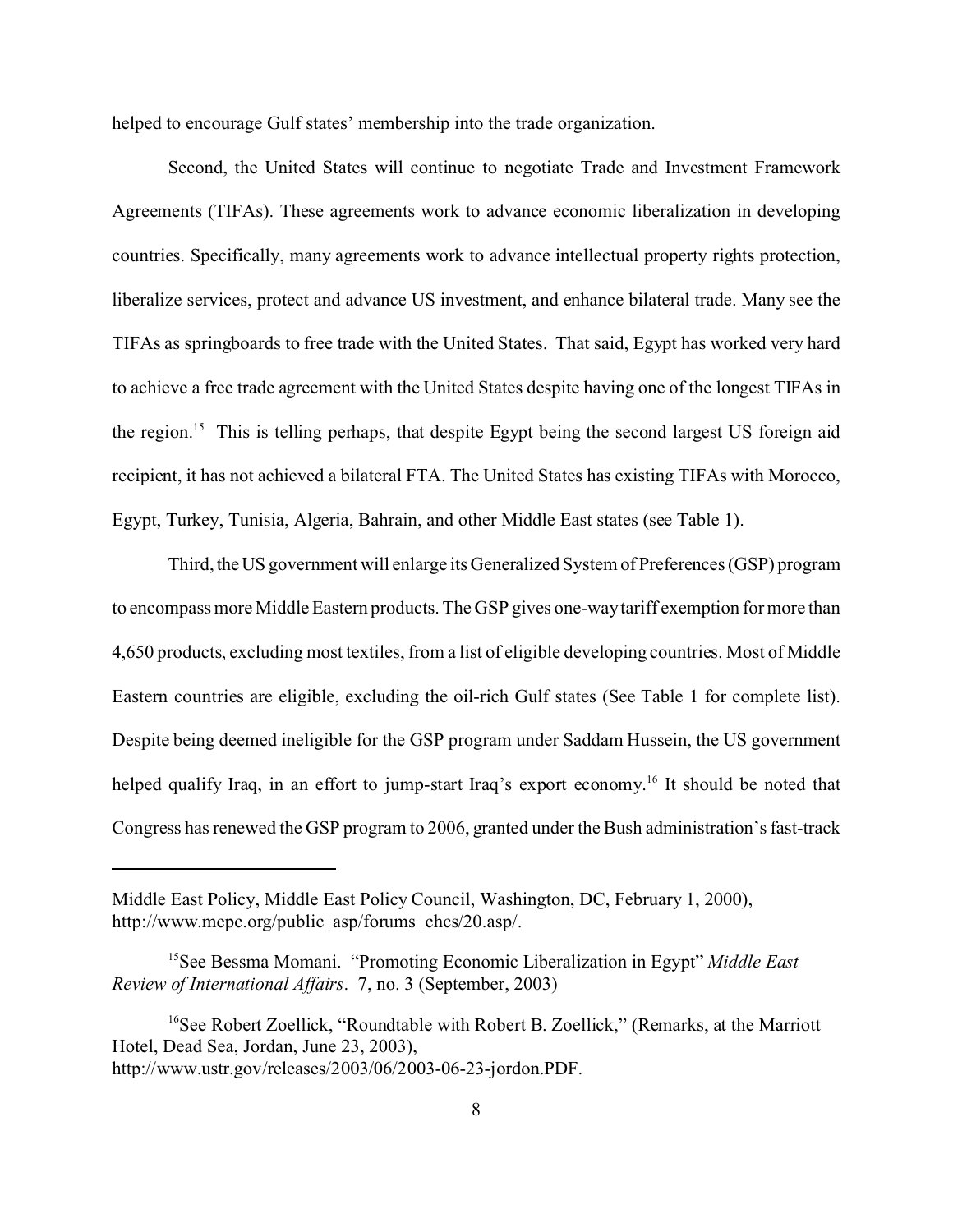authority, however, the GSP program has expired and lapsed in the past due to Congressional stonewalling. Therefore, the administration cannot promise Middle East countries access to the US market under the GSP program beyond 2006.

Fourth, the US government will try to negotiate Bilateral Investment Treaties (BIT) with Middle Eastern states. The BIT program protects American private business interests in foreign countries. This protection includes fair admission treatment of American investment under domestic laws, proper reparation in case of expropriation, right to repatriate capital profits and right to a dispute settlement outside of the host country. The United States further requires signatories of the BITs to commit to complying with the WTOs Trade Related Aspects of Intellectual Property Rights (TRIPS).<sup>17</sup> Bahrain, Egypt, Jordan, Morocco, Turkey, and Tunisia are all signatories of the BIT program.

Fifth, the US government will set up a Middle East Partnership Initiative (MEPI) plan, of an additional \$29 million to the \$1billion already committed to help finance development projects in the Middle East. The MEPI plan, originally announced by Colin Powell on December 12, 2002, attempts to address unemployment, women's issues, political governance issues and education.<sup>18</sup> The US MEPI will address social, political and economic shortcomings that were highlighted in the Arab Human Development Report 2002, written by Arab academics under the auspices of the United Nations Development Programme.

<sup>&</sup>lt;sup>17</sup>US State Department, "U.S. Bilateral Investment Treaty Program," http://www.state.gov/e/eb/rls/fs/22422.htm

<sup>&</sup>lt;sup>18</sup>Colin Powell, "The US-Middle East Partnership Initiative: Building Hope for the Years Ahead," (Speech, at the Heritage Foundation, Washington, DC, December 12, 2002), http://www.state.gov/secretary/rm/2002/15920.htm.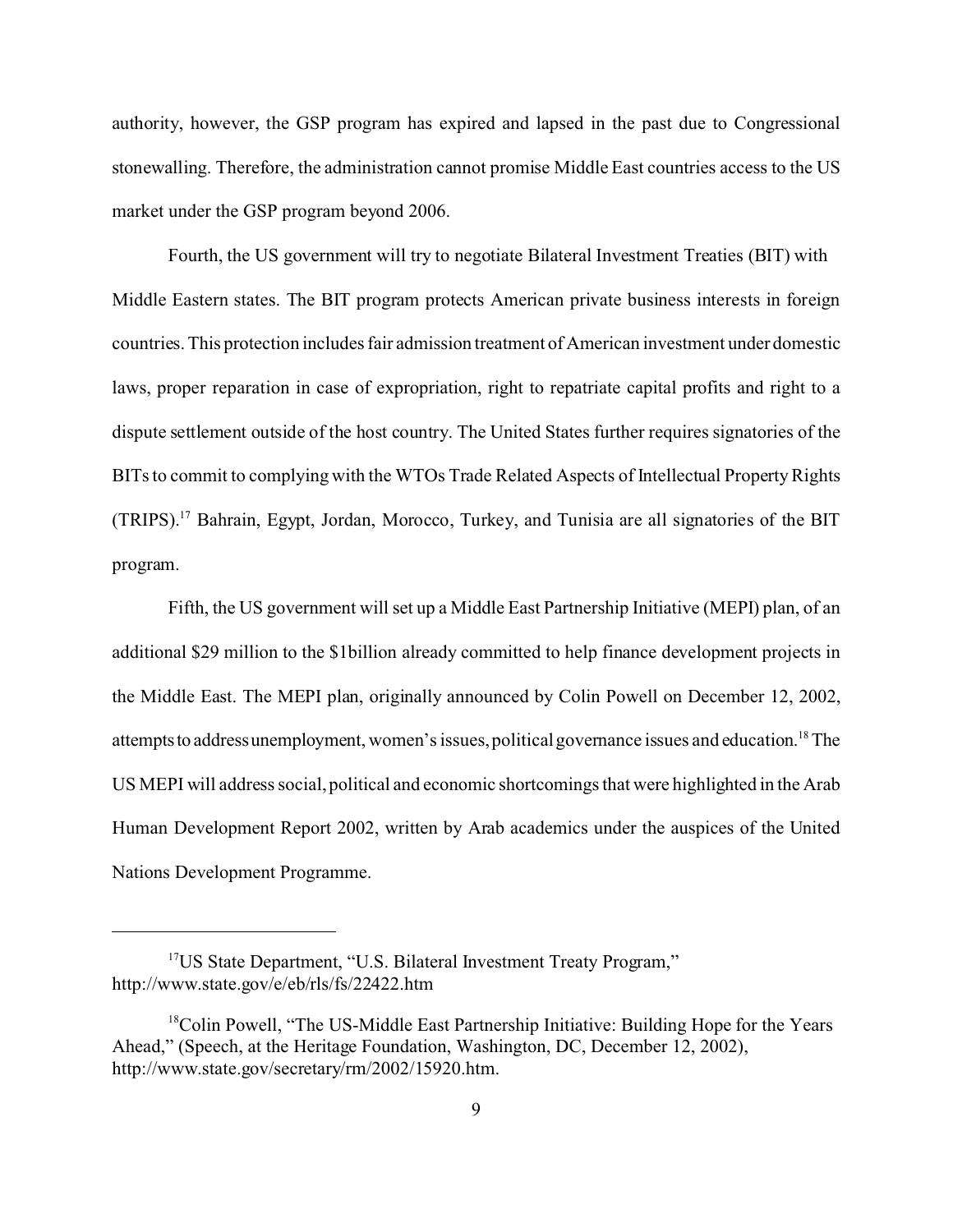Finally, and most important, the United States intends to bilaterally negotiate free trade agreements with Middle East countries that agree to economic liberalization. A US-Morocco FTA was finalized at the end of 2003, negotiations on a US-Bahrain FTA were completed in 2004 and Congressional approval is still pending, and the US administration signed a trade agreement with Oman and has been in negotiations with the United Arab Emirates. Trade agreements with Morocco and Bahrain would give the United States an Eastern and Western point of trade in the Middle East, with Jordan in the centre. The United States hopes to encourage intra-regional trade along the East-West axis and create a domino-effect of potential signatories. 'Cumulation clauses' in US-FTAs would facilitate this domino-effect, where neighbours of US trading partners could have their input products be considered for tariff exemption.<sup>19</sup> Egypt, Tunisia, and Saudi Arabia are expected to sign US FTAs in the medium-term. A US-Egypt FTA has been under negotiations since the mid-1990s. In late 2004, Egypt signed a pact with the United States and Israel to set up Qualifying Industrial Zones that gained Egyptian products made with Israeli content access to the US market. Before accepting a US-Egypt FTA, Egypt has to complete customs reforms, intellectual property right reforms, and remove textile and meat bans.<sup>20</sup> The fate of Iraq in MEFTA had been initially undecided. The US government claimed it first wanted to ensure security, lift the oil sanctions, resolve outstanding Iraqi debt, and develop commercial laws before addressing Iraq's role in

<sup>20</sup>Robert Zoellick, "Transcript of the Press Availability," (Remarks, at Jollie Golf Conference Center, Sharm El Sheik, Egypt, June 22, 2003), http://www.ustr.gov/releases/2003/06/2003-06-22-sharm.PDF ; David Welch, "US Ambassador's Speech to the American Chamber of Commerce in Egypt" (Speech, American Chamber of Commerce in Egypt, Cairo, May 28, 2003),

<sup>&</sup>lt;sup>19</sup>Zoellick, "Global Trade and the Middle East: Reawakening a Vibrant Past,".

http://amcham.org.eg/operation/events/Events03/David%20WelchSpeech.asp.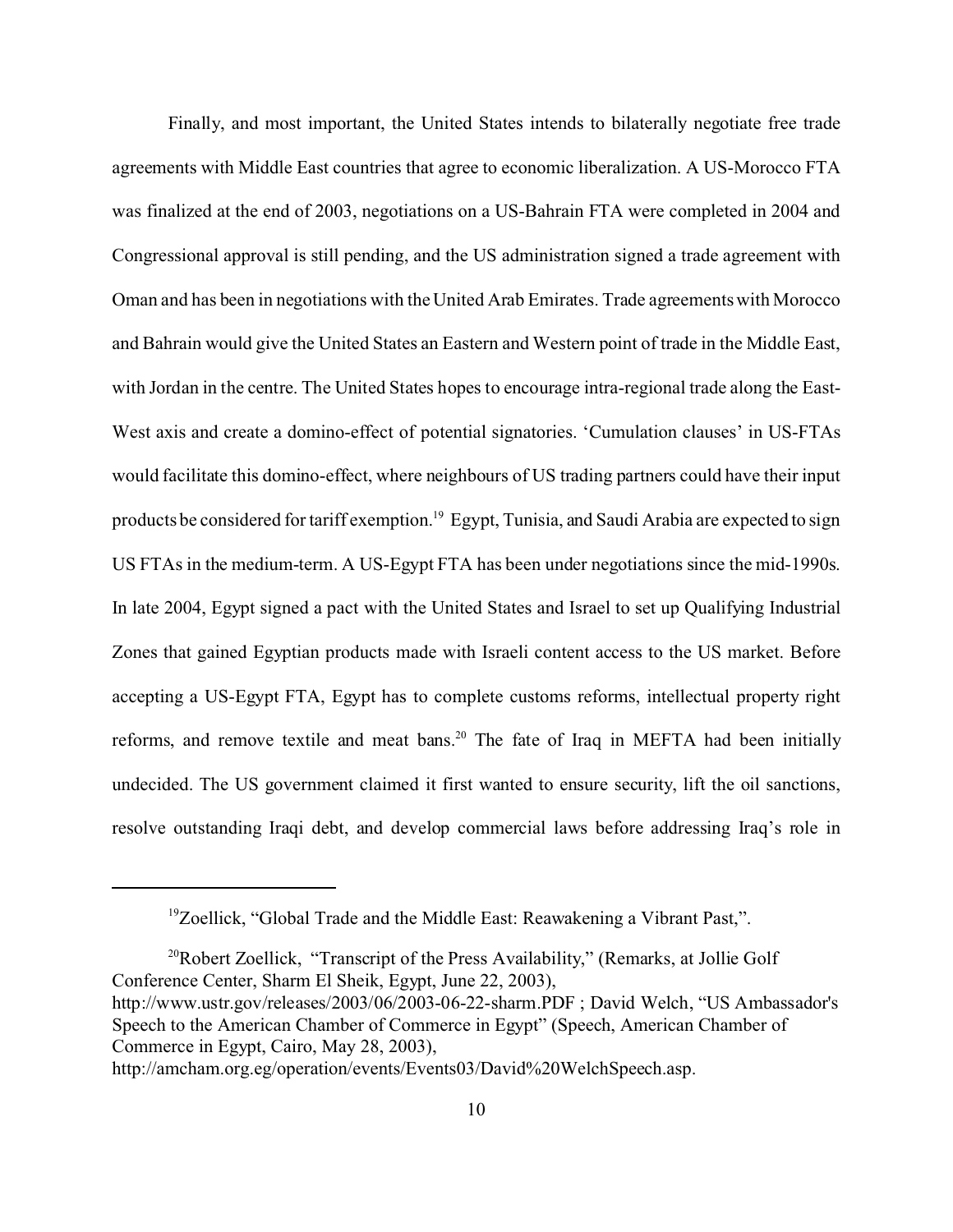MEFTA.<sup>21</sup> However, Iraq signed a TIFA in July 2005, received access under the GSP, and is now in negotiations with the WTO, despite not having achieved the political stability first laid out by the US administration.

Following President Bush's announcement of a proposed MEFTA, members of the US Senate and House of Representatives introduced the Middle East Trade and Engagement Act of 2003. The bill proposes an expanded Middle East Free Trade Area to any country that promotes economic liberalization and "supports a peaceful resolution to the Israeli-Palestinian conflict".<sup>22</sup> Notably excluded from the plan would be Sudan, Libya, Syria ,and Iran.<sup>23</sup> Eligible Middle East countries will be invited to annual trade meetings with high-level US officials from the Departments of Commerce, Trade, State, and Treasury. These meetings, referred to as US-Middle East Trade and Economic Cooperation Forums, will serve to discuss advancing bilateral and intra-regional trade and investment.

In June 2003, US Secretary of State Colin Powell and US Trade Representative Robert Zoellick, went to the World Economic Forum, hosted by Jordan, to sell the US MEFTA plan to the Middle East, to private investors and to the world. At a meeting of regional and world leaders, Powell commented that:

<sup>22</sup>US Congress, House, Committee on Ways and Means, *Middle East Trade and Engagement Act of 2003*, HR 2267,108th Cong., 1<sup>st</sup> sess., May 22, 2003.

<sup>21</sup>See Zoellick, "Roundtable with Robert B. Zoellick,".

 $^{23}$ Based on the Bush Administration's proposed Middle East Trade and Engagement Act of 2003 before Congress, eligible countries will include: Afghanistan, Algeria, Azerbaijan, Bahrain, Bangladesh, Egypt, Iraq, Kuwait, Lebanon, Morocco, Oman, Pakistan, Qatar, Saudi Arabia, Tunisia, Turkey, United Arab Emirates, and Yemen. The Palestinian Authority, and any potential successor is eligible as long as it does not partake in terrorism and accepts the state of Israel. Libya's status still remains unclear despite a warming of relations with the West.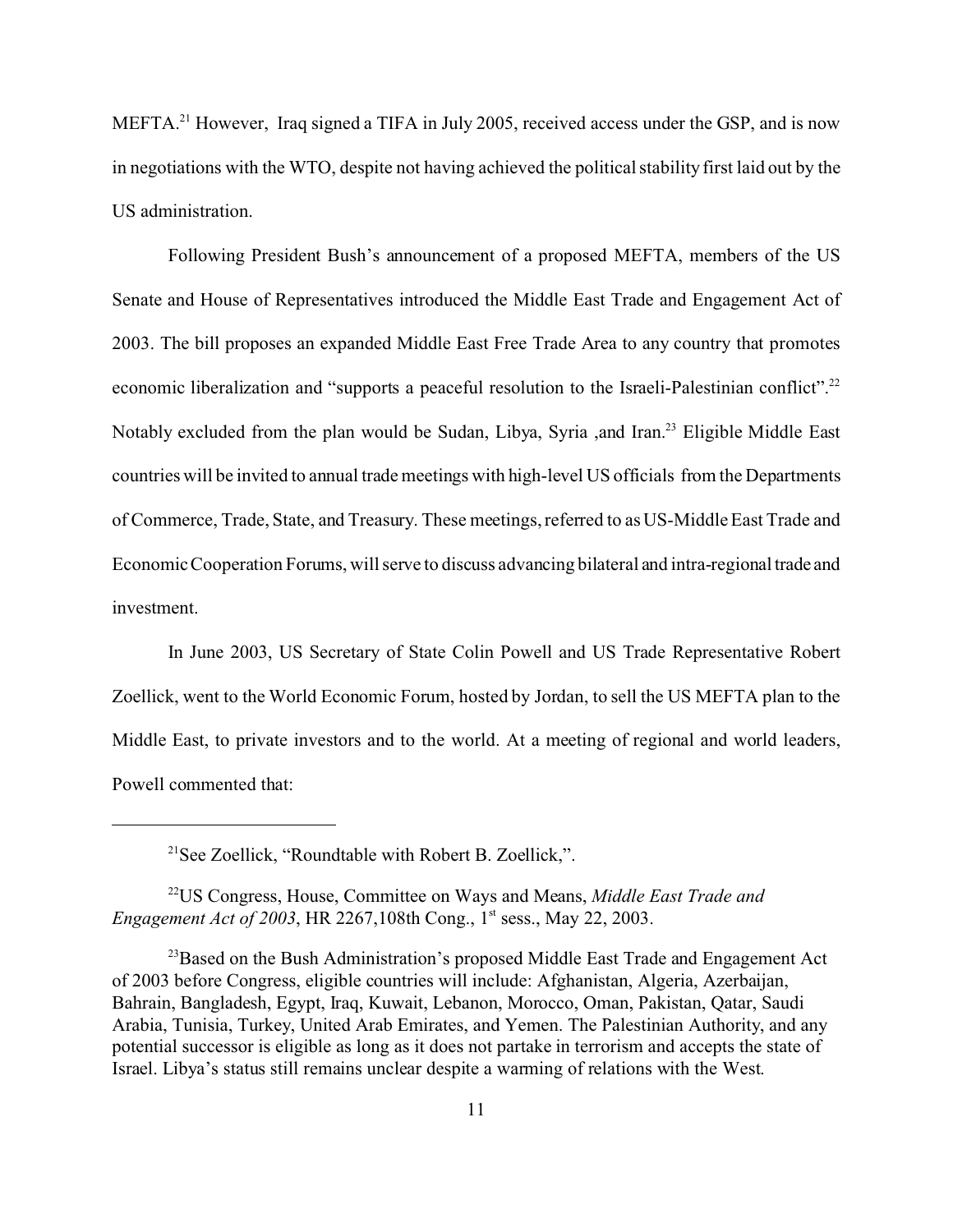We want peace in the region, but with peace you need economic development or the people will not benefit from that peace, and to get economic development you also need investment in the human capital that exists in the region...Peace, economic development, infrastructure development, investing in human capital, breaking down barriers to trade, making sure systems are transparent, making sure that we are in trading systems that rest on the rule of law, and that there is confidence in each of these countries, so that investors will go there with confidence that they will not be putting their capital at risk and get a return on their investment and at the same time invest in the future of their country. $24$ 

President Bush again sold the idea to Middle East leaders at the 2004 G8 Summit meeting in Savanah, Georgia. More than a decade after the signing of the Oslo Accords, the US government is again reinvesting into the idea that economic interdependence can bring peace to the Middle East. The United States hopes that a MEFTA will foster intra-regional economic cooperation, particularly with Israel, and peace and stability in the conflict-ridden Middle East.

### **STRUCTURAL BARRIERS TO INTRA-REGIONAL ECONOMIC COOPERATION:**

Despite relative similarities in culture, language, and tradition, intra-regional economic cooperation in the Middle East is one of the lowest throughout the world. According to the World Trade Organization, for example, intra-regional exports of merchandise in the Middle East have accounted for 5.6 percent of total exports in 2004, down from 7.6 percent in 2002; these figures are even lower than intra-regional exports in Africa.<sup>25</sup> In contrast, members of APEC, NAFTA, and the EU each have more than 50 percent of their exports directed within their respective regions (See

 $24$ Colin Powell, "Joint Press Briefing at the World Economic Forum With Jordanian Foreign Minister Marwan Muasher; Robert B. Zoellick, U.S. Trade Representative; and Jordanian Minister of Trade Salah Bashir" (Remarks, at Dead Sea, Jordan, June 23, 2003), http://www.state.gov/secretary/rm/2003/21982.htm.

<sup>25</sup>World Trade Organization, *International Trade Statistics 2002; 2004.* (Geneva: WTO, 2002; 2004), 42. These statistics include Israel, Iran and Cyprus but exclude Arab North African states.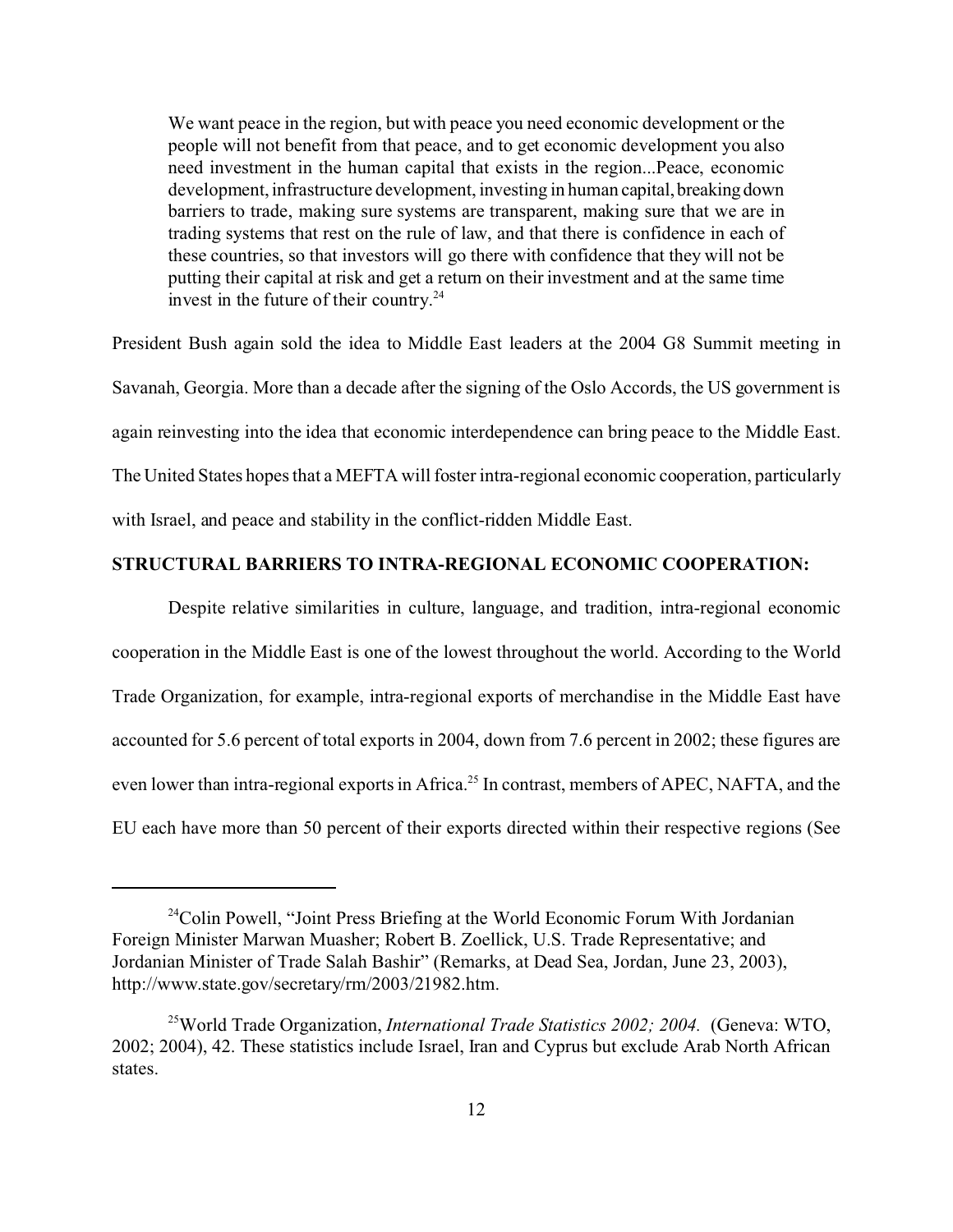Figure 1 for a comparison).<sup>26</sup> Even if one were to argue, as a team of World Bank economists had suggested, that intraregional Arab trade is not as dim if oil is factored out, the nominal amounts of intraregional arab trade is still one the lowest of all regions.<sup>27</sup> Moreover, if one were to exclude oil exports from Arab intraregional trade, Arab countries exports within the region exceeded 30% of total exports in two of 40 years examined (See Figure 2).

Attempts to increase intra-regional economic cooperation from within the region have been initiated. Recently, the Gulf Cooperation Council- comprising of Saudi Arabia, United Arab Emirates, Oman, Kuwait, Qatar, and Bahrain- have been working toward regional integration of their oil-rich gulf states by establishing a customs union, harmonizing customs tariffs, and planning for a common currency. They have significantly increased nominal intraregional trade, but this still accounts for a very small fraction of their total exports. More significantly than the GCC, has been the 1997 Arab League agreement for an intra-regional free trade agreement, called the Greater Arab Free Trade Area (GAFTA). The GAFTA requires Arab states to remove tariffs on agricultural and manufactured goods, phased in through 2008. Intra-regional economic cooperation and trade, however, continues to be limited because of four interrelated factors that are chiefly structural.

First, Middle East countries in their respective subregions have similar resources and production structures; accordingly, each country has a low comparative advantages with its

<sup>&</sup>lt;sup>26</sup>Ahmed Galal and Bernard Hoekman, "Arab Economic Integration Between Hope and Reality," *Policy Viewpoint* no.12 (Cairo: The Egyptian Centre for Economic Studies, October 2002), 1.

<sup>&</sup>lt;sup>27</sup>See Kemal Dervis, Peter Bocock, and Julia Devlin. "Intraregional Trade Among Arab Countries: Building a Competitive Neighborhood. Paper presented at the Middle East 52nd Annual Conference. Washington, D.C., (1998).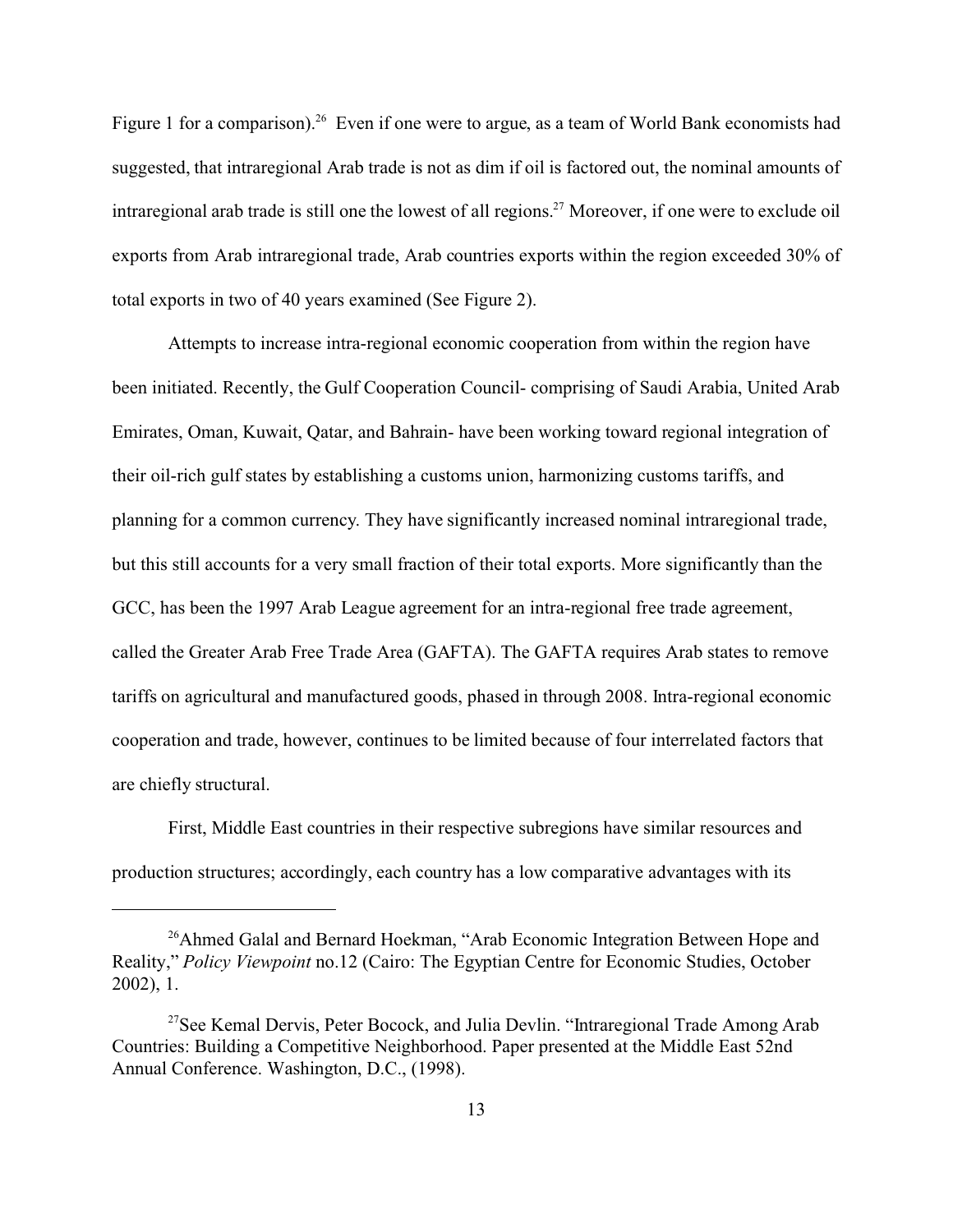neighbour.<sup>28</sup> Although there are distinctions within the Middle East, namely oil-exporting rentier states and import-substitution industrialization states, there tends to be little complementary trade patterns. This lack of complementing trade patterns explains why countries of the Middle East trade with the European Union, a large market and source of goods that is geographically close. Moreover, it has been noted that for some countries the difficult physical terrain of the Middle East discourages East-West trade and for the Arab Maghreb encourages North-South trade with Europe.<sup>29</sup>

Second, each Middle East economy is relatively small and unable to provide economies of scale in production.<sup>30</sup> There is a significant amount of state-ownership in the region, spurring inefficient and protected industries that further limit the successful adoption of an export strategy. Moreover, state-owned enterprises inhibit intra-industry trade, as few input goods are used from neighbouring Arab states. The lack of intra-industry trade is particularly prevalent in the oil-rich countries that are protective of its oil industry.<sup>31</sup>

Third, there is a wide disparity of income among Middle East countries; therefore, states

<sup>28</sup>Samiha Fawzy, "The Economics and Politics of Arab Economic Integration," in *Arab Economic Integration* Ahmed Galal and Bernard Hoekman (Eds.) (Washington, DC: Brookings Institution Press, 2003).

<sup>29</sup>Hassan Al-Atrash and Tarik Yousef, "Intra-Arab Trade: Is it too Little?" *IMF Working Paper* WP/00/10 (Washington DC: IMF, January 2000), 9-10.

<sup>&</sup>lt;sup>30</sup>Bernard Hoekman and Patrick Messerlin, "Initial Conditions and Incentives for Arab Economic Integration," *Policy Research Working Paper* No.2921 (Washington DC: World Bank, October 2002), 13.

<sup>&</sup>lt;sup>31</sup>Hoekman and Messerlin. "Initial Conditions and Incentives for Arab Economic Integration," p.15.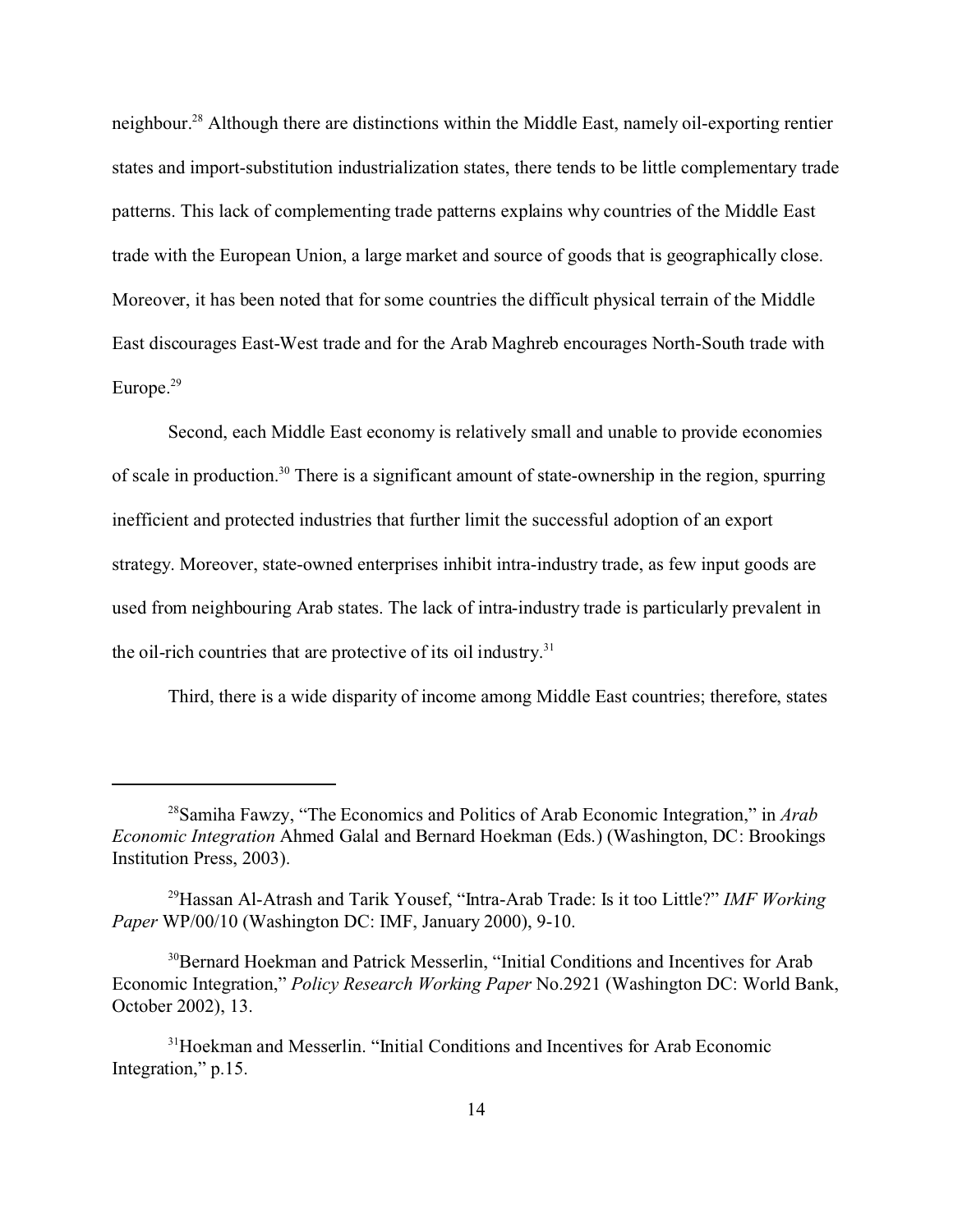have different consumption patterns and production strategies.<sup>32</sup> For example, oil-rich Arab states prefer to import European and American high-end goods, not efficiently produced in Arab production states. Also, Israel's comparative advantage in high technological products, imported by American and European firms, are unsuitable to Arab countries' production strategies.<sup>33</sup>

Fourth, the Middle East is characterized by a high degree of both tariff and non-tariff barriers. In a survey of Middle East business people, among the hurdles to intra-regional economic cooperation were non-tariff barriers that included

business licensing, public sector monopolies, exclusive agency laws, requirements to employ nationals, weak systems of contract enforcement, prohibitions on foreign ownership of real estate, limitations on majority equity ownership by foreigners and corruption and red tape...<sup>34</sup>

Moreover, these policies discourage both foreign investment and intra-regional investment.

Proponents of intra-regional economic cooperation suggest that these non-tariff barriers are

changeable with policy reforms. It is argued, however, that these policy reforms in the Middle

East require a fundamental reversal of the social contract and of state-civic relations. Others add

that the very authoritarian political structures of many Middle East states is the underlying

structural barrier to economic integration with the Middle East.<sup>35</sup> That said, many Arab states

<sup>32</sup>Hoekman and Messerlin. "Initial Conditions and Incentives for Arab Economic Integration," p.13.

<sup>33</sup> Paul Rivlin, "Trade Potential in the Middle East: Some Optimistic Findings," *Middle East Review of International Affairs*. 4, no.1 (March 2000): 57, http://meria.idc.ac.il/journal/2000/issue1/jv4n1a6.html.

<sup>34</sup> Bernard Hoekman and Patrick Messerlin, *Harnessing Trade for Development and Growth in the Middle East* (New York: Council on Foreign Relations, 2002),13.

<sup>&</sup>lt;sup>35</sup>Mehran Kamrava "Structural Impediments to Economic Globalization in the Middle East," *Middle East Journal* Vol.6, No.4 (Winter, 2004).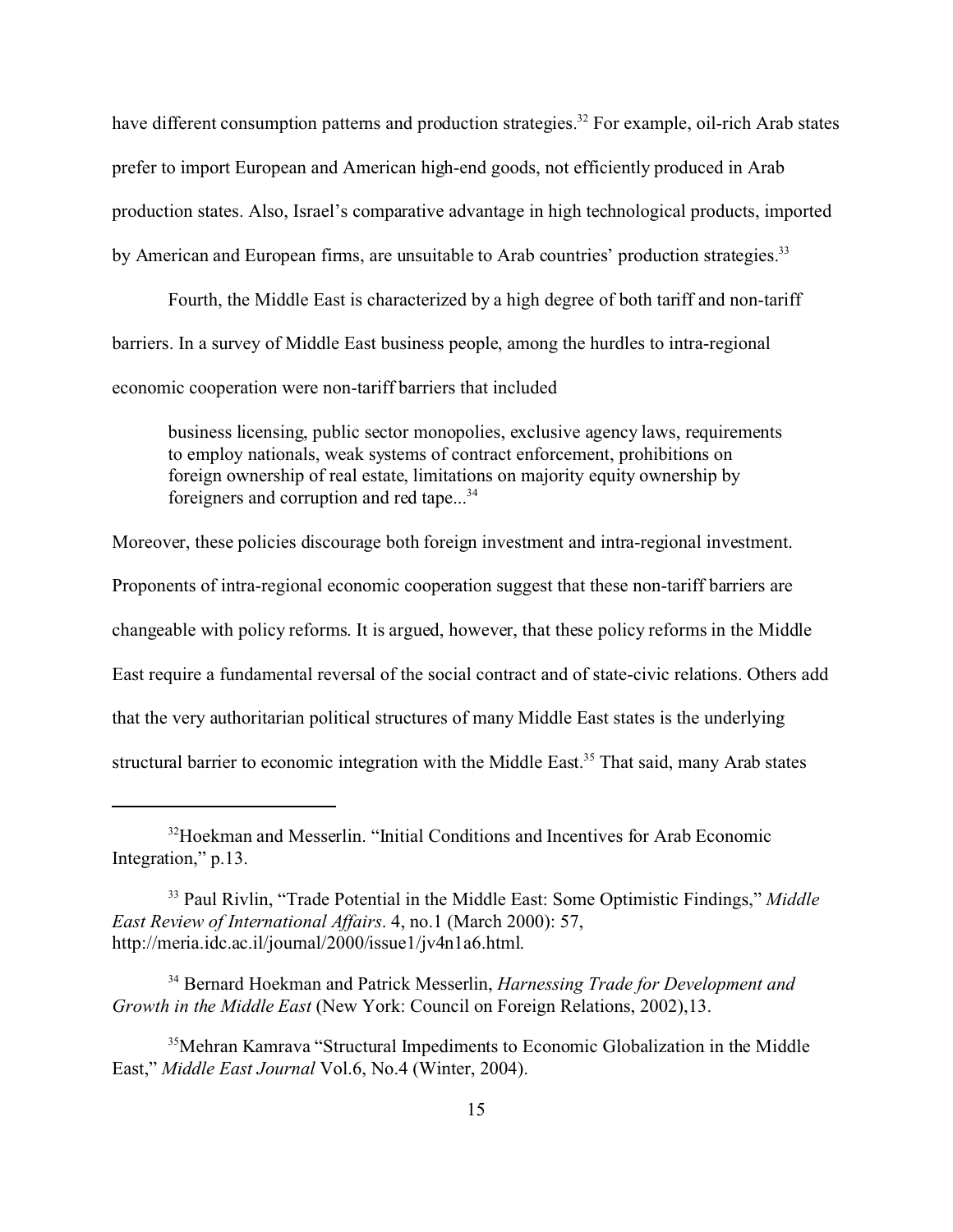have reformed laws, but their continued lack of enforcement will deter real change, as is the case of Egypt and other countries experimenting with economic liberalization. Reforming the paternalistic state in both production and rentier economies will be difficult because statism is integrated in the social, political and economic systems of Middle Eastern countries. As a result, it is most likely that in the short-term Arab economies will continue to be inward-looking and relatively isolationist.

#### **A HUB AND SPOKE MEFTA:**

It is argued that a US plan for a MEFTA will become a hub and spoke relationship, due to the structural impediments to economic cooperation in the Middle East. The United States, as the hub, will export higher value-added manufactured goods and services; Middle East countries, as the spokes, will export unprocessed primary goods to the United States. The negative economic implications of a hub and spoke relationship on Middle Eastern states are numerous. A hub and spoke MEFTA could potentially divert foreign investment away from the Middle East, as investors would prefer to set up manufacturing or service facilities in the United States and get duty-free access to all of the Middle East spokes. Again the lack of trade complementarity in the Middle East will exacerbate this. Companies will see little advantage to setting up facilities in the Middle East, where intra-regional trade is already low. Intra-regional economic cooperation will slow further under a MEFTA. Moreover, American businesses will be deterred from setting up manufacturing facilities in the Middle East as conflict continues in the region.

What this means for European efforts to create a similar EU-MEFTA plan is also telling. Building on the 1995 Barcelona Conference of European and Mediterranean states, the subsequent European Neighbourhood Policy, and the 2004 Agadir Agreement (among Egypt,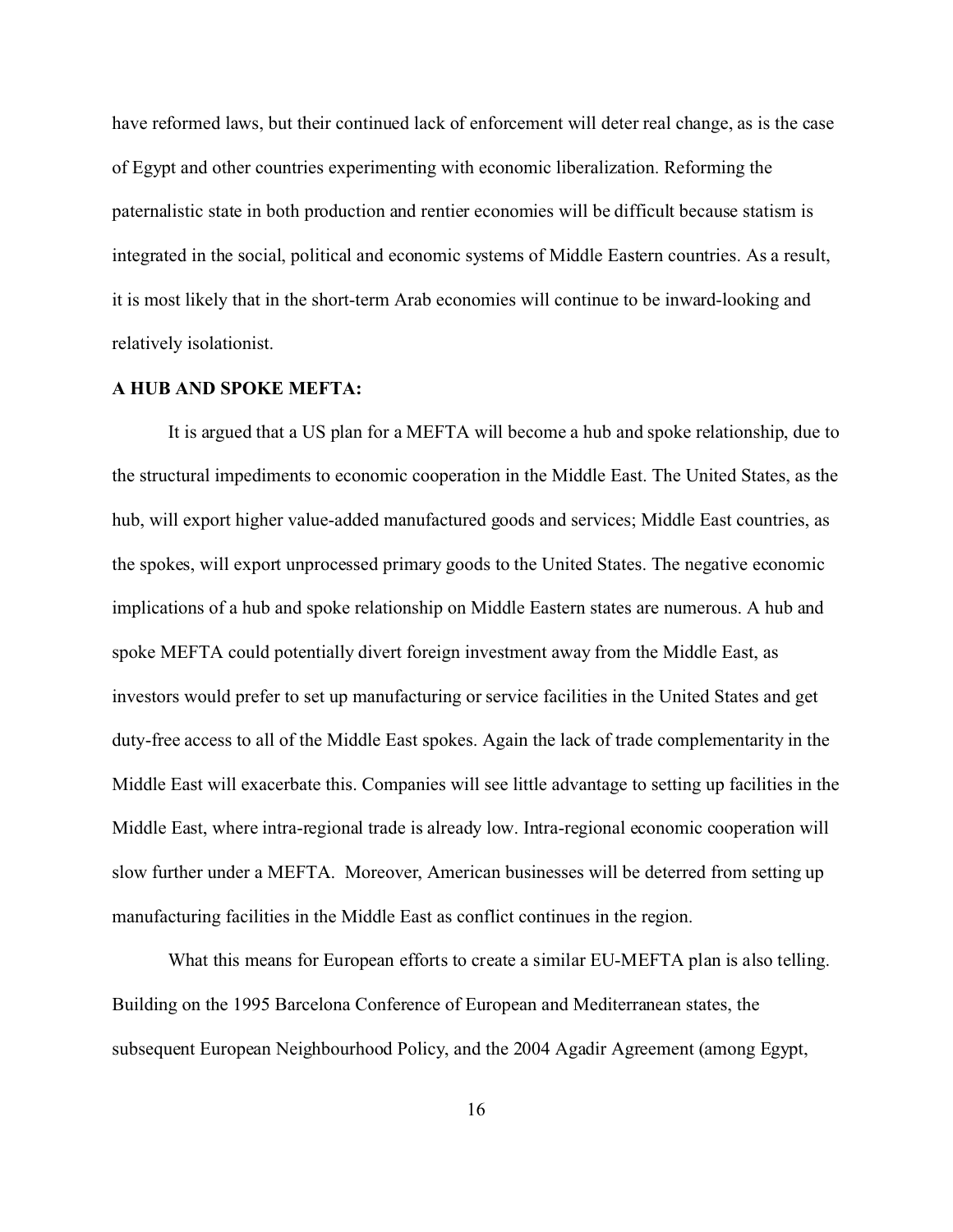Morocco, Tunisia and Jordan), the EU envisions a series of bilateral FTAs that will also prompt regional integration. Some have argued that an EU-MEFTA might fulfill the realization of the original Greater Arab Free Trade Area. It has even been suggested that the EU provided more political capital to promote Middle East economic integration than the Arab League.<sup>36</sup> In a study commissioned by the EU, however, there were clear signs of cautioned optimism. As Wippel notes:

With regard to the Pan-Arab project, the Agadir Agreement could be seen as an avant-garde initiative bringing together the Arab world states that introduced economic reforms relatively early and with a comparative degree of earnestness. It did not, however, accelerate trade liberalisation, since free trade was not in force any earlier than between Arab countries and the advantage of allowing no exceptions eroded with their (theoretical) phasing out in GAFTA.<sup>37</sup>

While the study notes the possibility of improved liberalization in trade of services, there is a similar acknowledgment of the limited history of intra-regional arab trade as an important factor. How successful has the EU been in its own MEFTA project? A recent study has found "...no evidence of trade creation for the EU's exports to MENA [Middle East and North Africa] countries, following the implementation of the Euro-Mediterranean FTA.".<sup>38</sup> It is argued that many of the structural impediments to regional trade remain in the Middle East, regardless of whether the EU or the US initiated the plans. The United States unlike the EU, however, will

<sup>&</sup>lt;sup>36</sup>See Steffen Wippel. "The Agadir Agreement and Open Regionalism," EuroMeSCo Papers. Lisbon. Septebmer 2005: p.10. http://www.euromesco.net/media/euromesco\_paper\_45.pdf

<sup>&</sup>lt;sup>37</sup>Wippel. "The Agadir Agreement and Open Regionalism,". p.16-17.

<sup>&</sup>lt;sup>38</sup>Nicolas Peridy. "Towards a New Trade Policy Between the USA and Middle-East Countries: Estimating Trade Resistance and Export Potential" *The World Economy*, 28, no. 4,, (April 2005): 516.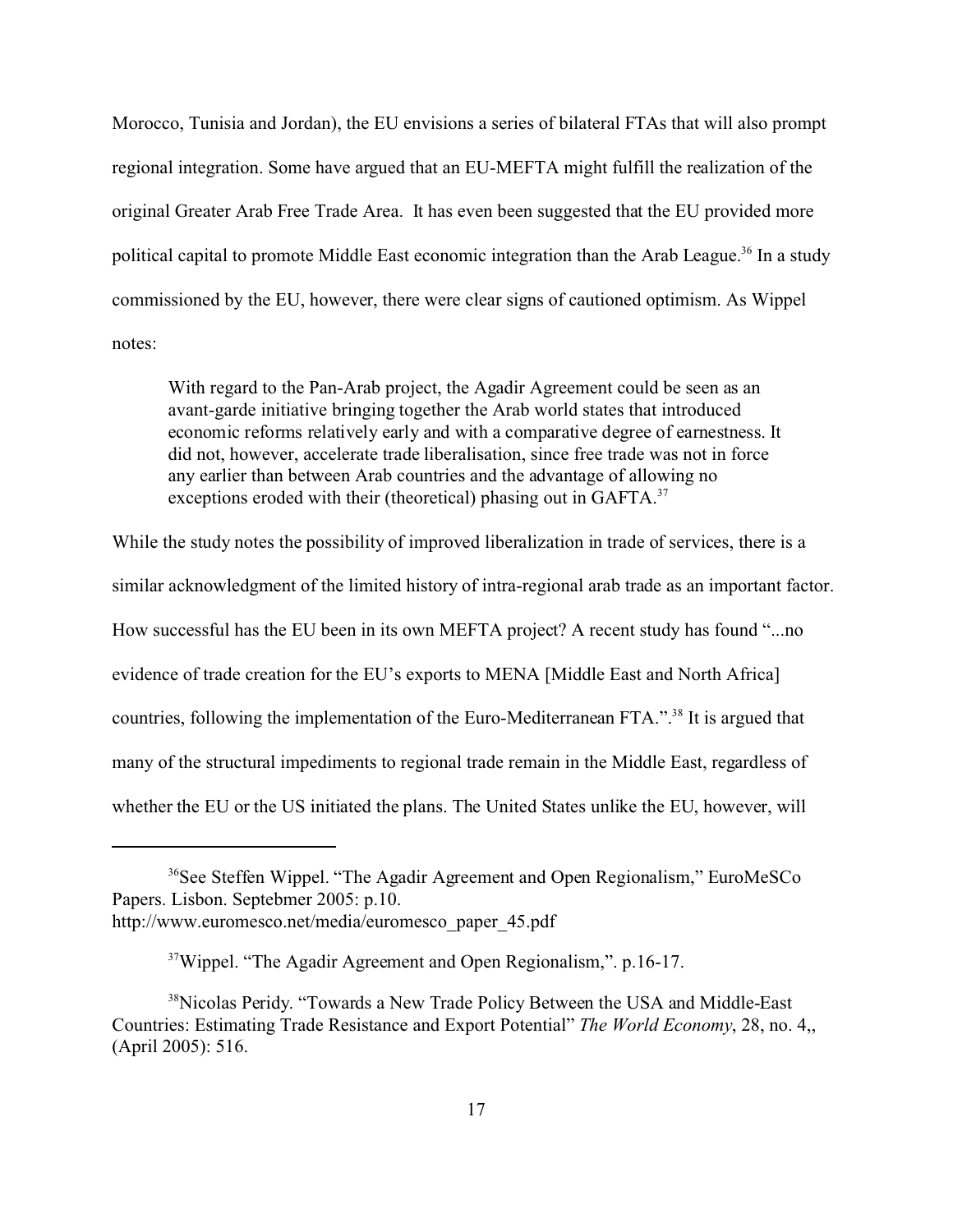have a stronger power advantage in many parts of the Middle East that could further negatively affect the FTA outcomes.

As the United States continues to negotiate each FTA bilaterally on its own terms and preferences, Middle East countries will have little say in what each new trading partner brings to the negotiation table. New trading partners will either have better access to the US market or new partners will undermine workers' conditions and environmental standards. Consequently, a hub and spoke MEFTA will result in Middle Eastern countries involved in a race to the bottom, where each country will continue to lower wages, erode labour rights, and soften commercial regulations to attract American investment away from other signatories. Although the United States is quick to highlight the economic benefits of the US-Jordan FTA, as an example for other Middle Eastern states to consider, these benefits are challenged.

It has been argued that the US-Jordan FTA has been a disappointment. First, although the US-Jordan FTA was intended to stimulate Israeli investment into Jordan, 80 percent of investment into Jordan's QIZ industrial parks are South Asian companies. These mostly textile manufacturing firms have five year leases that are not expected to be renewed, because removal of the Multi-Fibre Act will open worldwide duty-free access to the United States market. Jordan's QIZ will have little comparative advantage in textiles manufacturing once the Multi-Fibre Act has been removed. Second, most of the \$3.50/day jobs were filled by non-Jordanian workers. Third, working conditions in the QIZ are negative; despite, labour regulations heralded in the US-Jordan FTA agreement.<sup>39</sup> Most recently the US' American Federation of Labor and

<sup>&</sup>lt;sup>39</sup>For points one to three, see Peter W. Moore, "The Newest Jordan: Free Trade, Peace and an Ace in the Hole," *Middle East Report*, June 26, 2003, http://www.merip.org/mero/mero062603.html.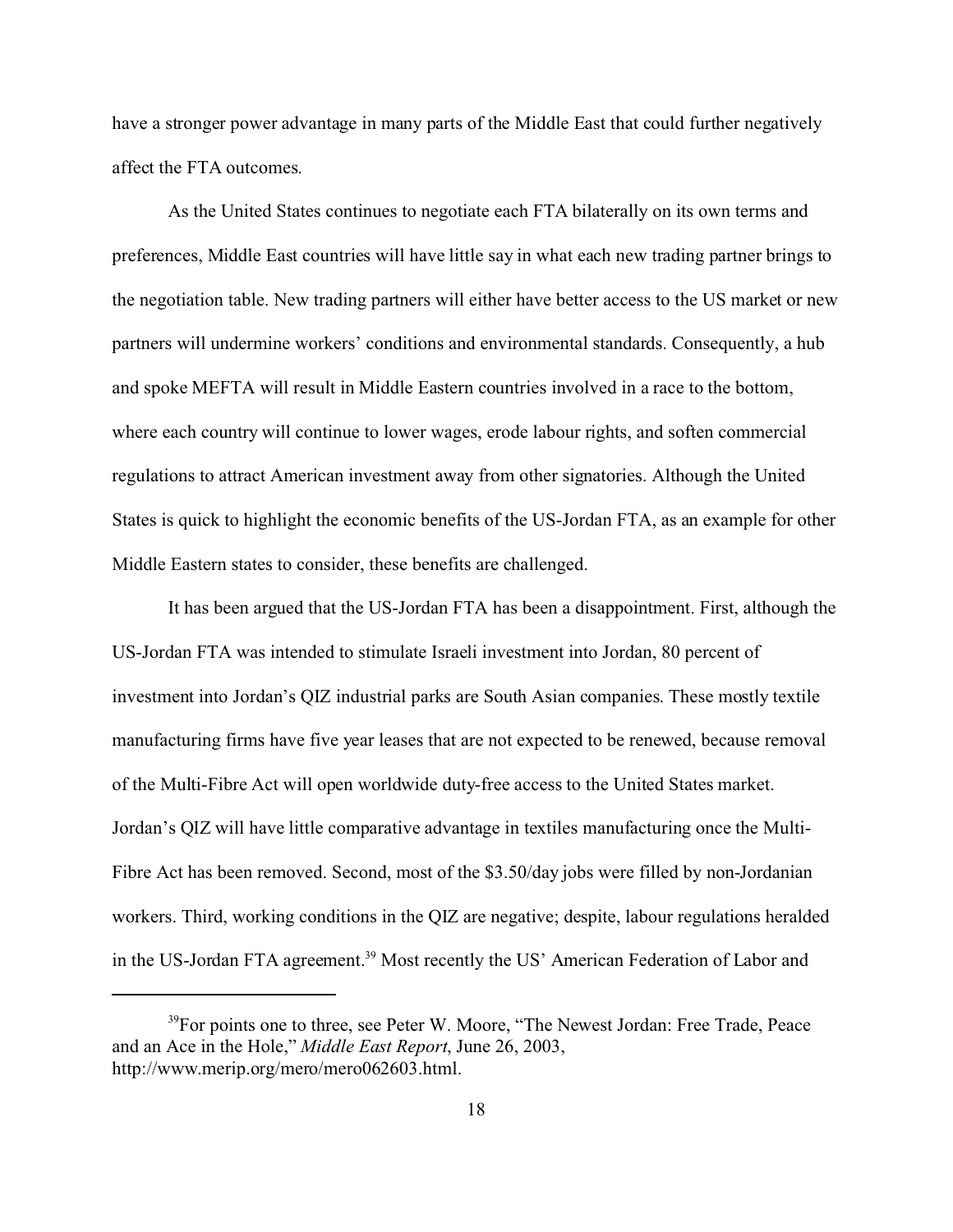Congress of Industrial Organizations (AFL-CIO), an umbrella organization of 53 union organization, and the National Textile Association filed a complaint against Jordan for its violation of International Labour Organization standards, particularly treatment of foreign workers.<sup>40</sup> Jordanians have received little of the working benefits of the FTA and foreign workers have been allegedly mistreated. Although Jordanians are optimistic about their economic future, most believe that their economic situation remains poor and average Jordanians attribute little benefit to the FTA.<sup>41</sup> Finally, despite initial success of Jordan's trade surplus with the United States, which was relatively insignificant- for example, American exports to Jordan for 2001 accounted for  $0.05$  percent of overall US exports<sup>42</sup>- in recent years Jordan has been reporting a trade deficit with the United States (See Table 2).

The US-Jordan FTA has been insignificant to the overall US economy, and has raised criticism of a MEFTA. Business interests in the United States, for example, have been confounded by the Bush administration's focus on small and relatively insignificant Middle East countries. Prominent business groups have argued that trade with the Middle East has diverted the Trade and Representative Office's attention away from more important negotiations with

<sup>40</sup>See AFL-CIO. AFL-CIO and National Textile Association Complaint under the U.S.- Jordan FTA Labor Chapter: Executive Summary. September 21, 2006. http://www.aflcio.org/issues/jobseconomy/globaleconomy/upload/Jordan\_Executive\_Summary

<sup>41</sup>The Pew Research Center for the People and the Press, *What the World Thinks in 2002* (Washington DC: Pew Research Center, 2002), 89.

<sup>&</sup>lt;sup>42</sup>Office of Trade and Economic Analysis, International Trade Administration, U.S. Department of Commerce, "Export Statistics Express," http://ese.export.gov/ITA2002.htm.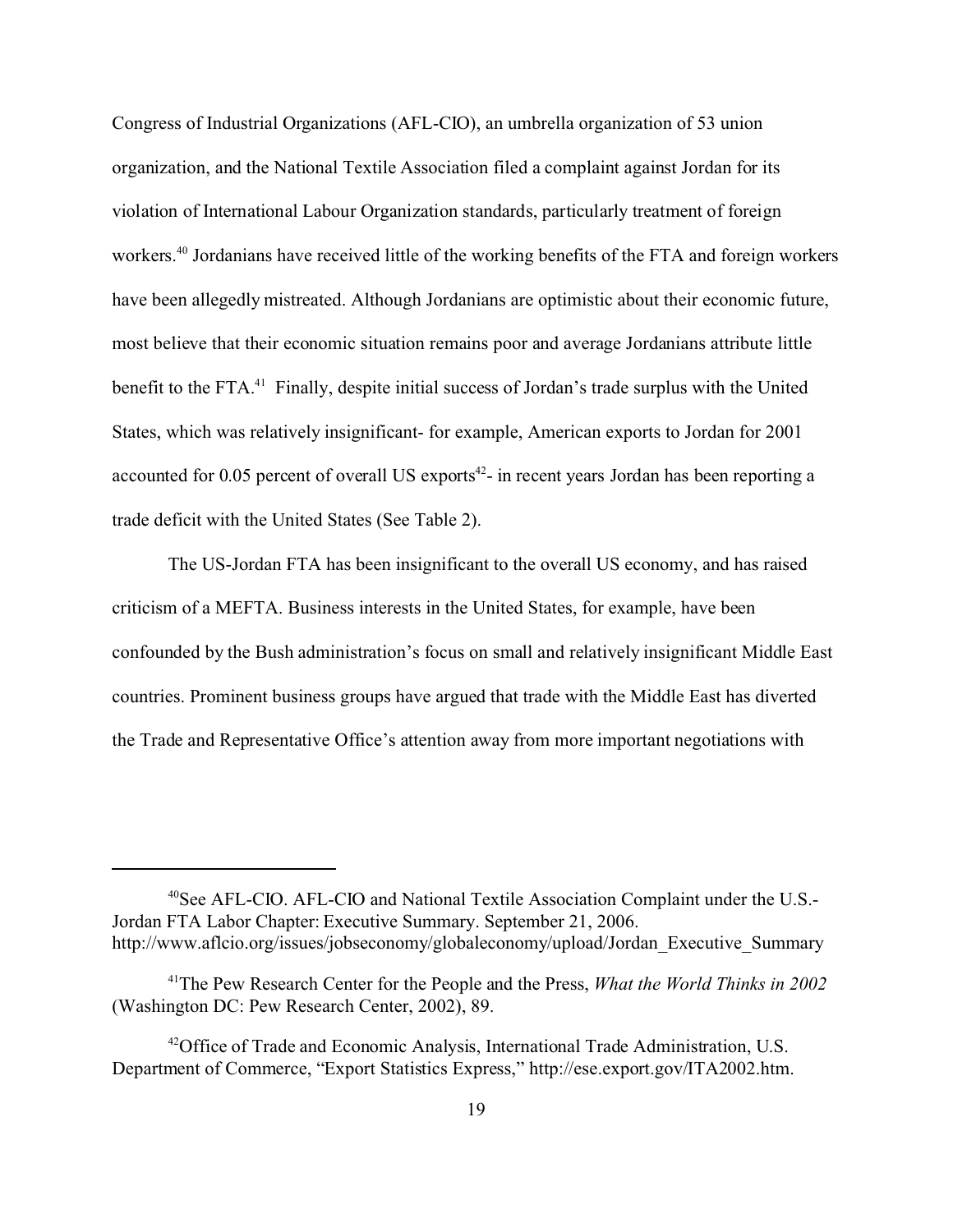South East Asian countries.<sup>43</sup> The US Chamber of Commerce President, Thomas J. Donohue, expressed similar criticism in a March 29, 2001 testimony before the House's Committee on Ways and Means. Donohue stated that:

The last administration made known its intention that the JFTA [Jordan FTA] serve as a "template" by which subsequent trade agreements with other countries should be crafted. We respectfully but strongly disagree. Jordan has made admirable progress against the backdrop of continuing Middle East crises as it pursues economic modernization and liberalization. However, modeling [sic] our global trade negotiating strategy on our relationship with an economy as small and relatively uncomplicated as Jordan's would necessarily result in the neglect of a plethora of vital and much more complex U.S. national interests.<sup>44</sup>

For American business interests, the economic benefits of a MEFTA are relatively small, but for the US administration the prospects of creating political peace in the region makes a MEFTA worthy. The United States hopes that a MEFTA will create economic linkages that can normalize strained relationships and offer institutional mechanisms to resolve and prevent political disputes in the Middle East.

#### **ANALYSIS OF ECONOMIC INTERDEPENDENCE AND PEACE**

The US administration and Congress both share a neoliberal vision of peace in the Middle

East. For example, Assistant Secretary for the Bureau of Near Eastern Affairs, William Burns,

<sup>&</sup>lt;sup>43</sup>Magnusson and McNamee, "Bush's Free Trade Diplomacy Has Corporate America Steaming,", 39.

<sup>&</sup>lt;sup>44</sup>Thomas J. Donohue, speaking for the U.S. Chamber of Commerce, on March 29, 2001, to the Subcommittee on Trade of the House Committee on Ways and Means Hearing on Free Trade Deals, 107<sup>th</sup> Cong., 1<sup>st</sup> sess., "Is the United States Losing Ground as its Trading Partners Move Ahead?",

http://waysandmeans.house.gov/legacy.asp?file=legacy/trade/107cong/3-29-01/3-29dono.htm.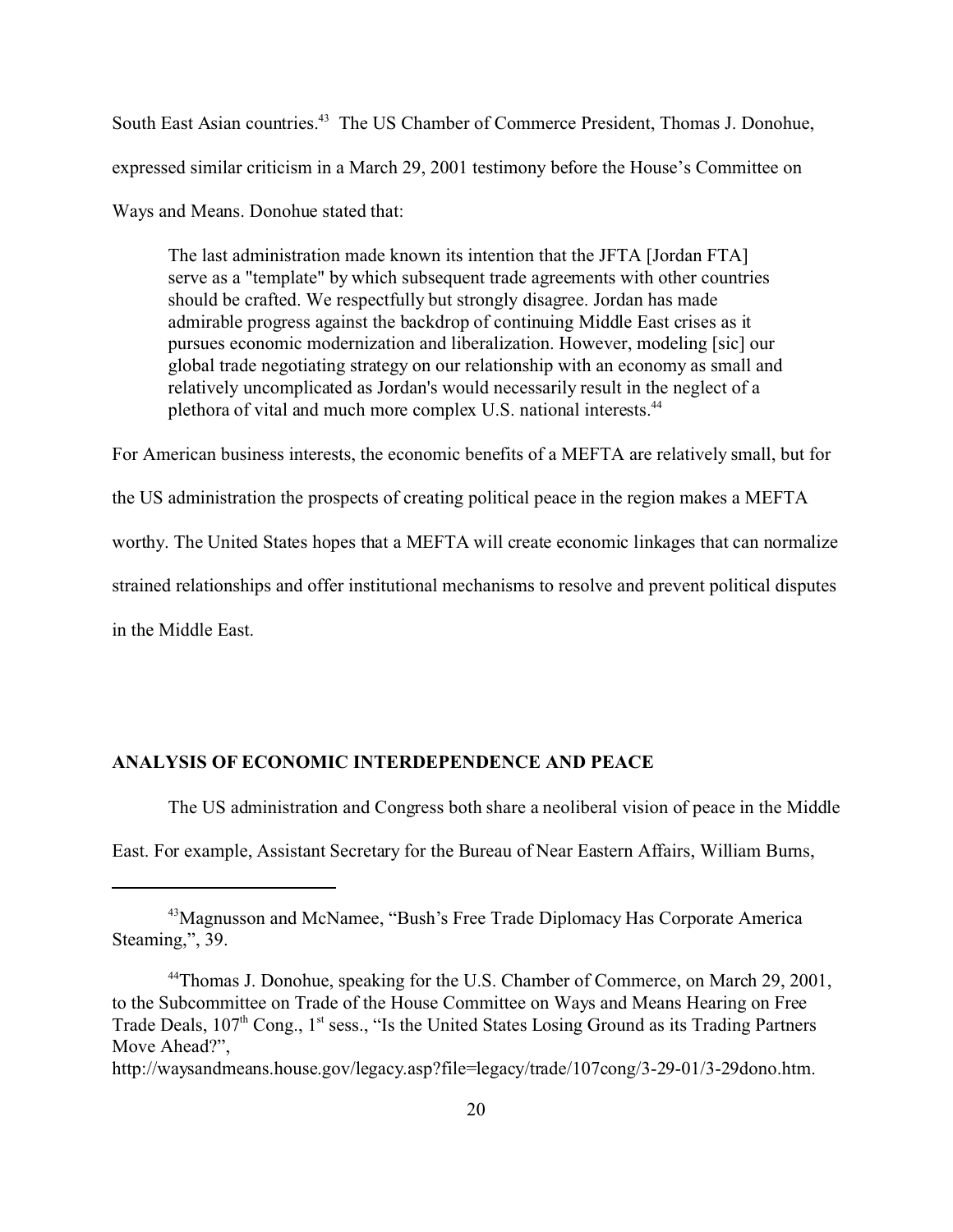expressed American hopes for MEFTA and peace in his remarks to the Center for the Study of

Islam and Democracy. Burns stated that:

As things stand now, the economic outlook for many Arab regimes is far from hopeful...And that is why President Bush, in his May 9 speech, and Secretary Powell, in his Partnership Initiative speech late last year, have laid such heavy emphasis on innovative new steps such as pursuit of a Middle East Free Trade Area....If we can apply American power with a sense of purpose and perspective as well as humility; if we can support democratic change in the framework of a broader strategy for economic modernization, Israeli-Palestinian peace, and a prosperous new Iraq; if we can understand the connections between those issues and what's at stake for American interests for many years to come -- then a time of crisis can become a turning point, a turning point in which hope begins to replace the despair on which violent extremists breed.<sup>45</sup>

Members of Congress also purport a vision of Middle East peace and trade. The Middle East

Trade and Engagement Act of 2003 states that:

(1) it is in the mutual interest of the United States and the countries of the greater Middle East to promote stable and sustainable growth and development throughout the greater Middle East; (2) Congress views democratization and economic progress in the countries of the greater Middle East as important elements of a policy to address terrorism and endemic instability; (3) free trade relationships are not a substitute for, but a complement to, necessary political and economic reforms that lead to political liberalization and economic freedom; (4) the countries of the greater Middle East have enormous economic potential and are of enduring political significance to the United States.<sup>46</sup>

The United States has adopted the neoliberal idea that economic interdependence attained

through trade and investment will be a conduit for peace and stability in the Middle East.

Neoliberals posit that in the long term, citizens of free-market economies will prefer

<sup>&</sup>lt;sup>45</sup>William J. Burns, "Democratic Change and American Policy in the Middle East," (Remarks, to the Center for the Study of Islam and Democracy, Fourth Annual Conference Washington, DC, May 16, 2003), http://www.state.gov/p/nea/rls/rm/20713.htm.

<sup>46</sup>US Congress, *Middle East Trade and Engagement Act of 2003.*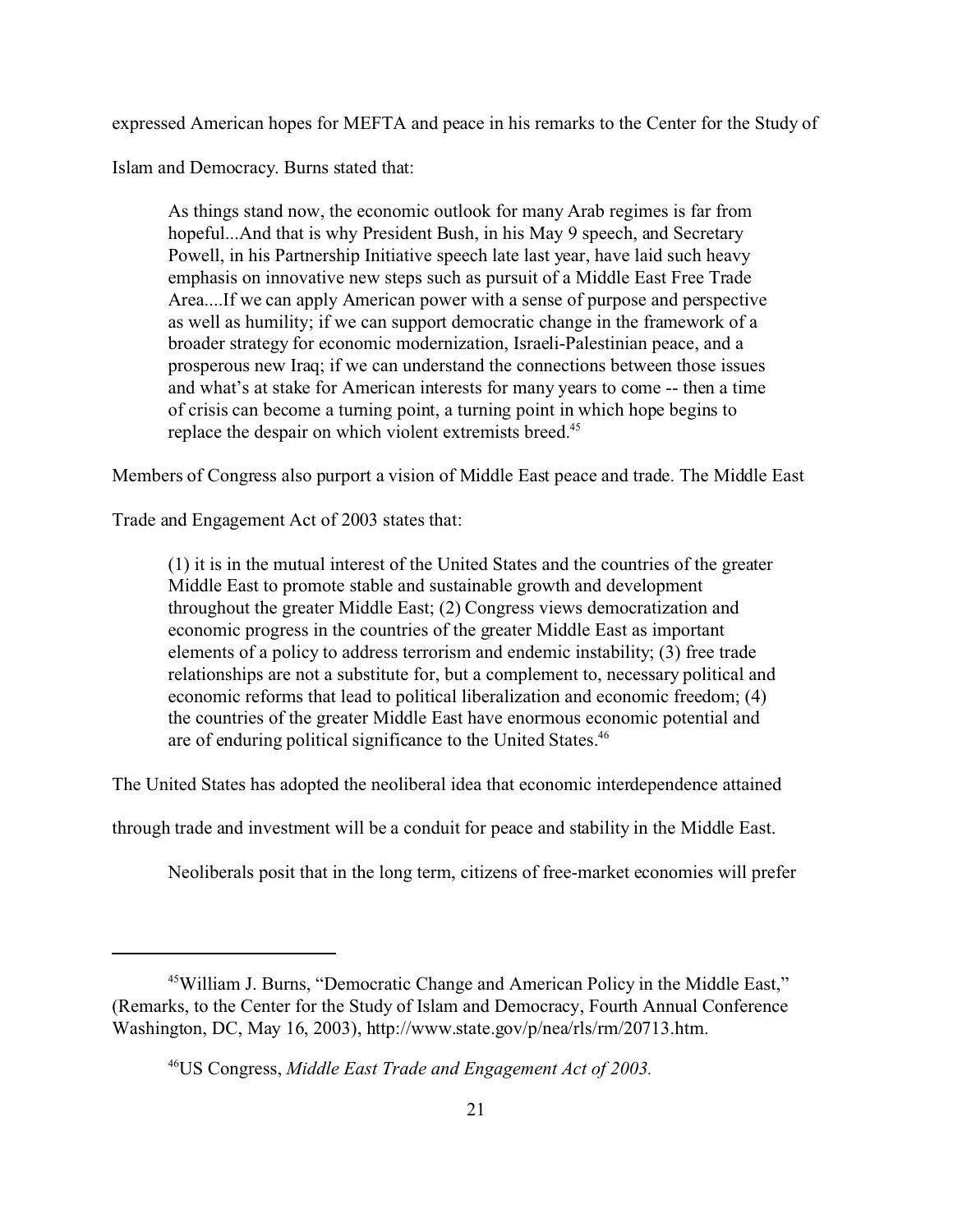making financial and material gains as opposed to military conquests.<sup>47</sup> Middle Easterners are generally receptive to free trade and economic liberalization, however, they will continue to be wary of American hegemony. In a 2003 Pew Research Center survey of select Middle Eastern countries, people overwhelmingly believed that they were better off in a free market economy and that increased trade and business ties improves their lot. At the same time, people surveyed overwhelmingly held a negative opinion of the United States and of its multinational corporations. This unfavourable view of the United States, after US invasion and occupation of Iraq, has led a significant number of Arabs to boycott American products.<sup>48</sup> Despite Arab governments' will, a defacto consumer boycott of both American and Israeli goods could be a potential problem with a MEFTA.

In policy terms, the United States believes that free trade will raise Middle Easterners living standards, decreasing the propensity of leaders to divert public attention to external conflicts. One example of this materializing is the recent Jordanian government's announcement of a 'Jordan First' motto, marketed to Jordanians as a new social contract in the Kingdom. In essence, the Jordan First motto reflects the monarchy's attempts to focus on national issues of economic development and liberalization, as opposed to pressing external issues that are beyond its control, namely in Palestine and Iraq. According to Jordanian national surveys, 86 percent of

<sup>&</sup>lt;sup>47</sup> All neoliberal contentions are derived from John R. Oneal, Zeev Maoz and Bruce Russett, "The Liberal Peace: Interdependence, Democracy, and International Conflict," *Journal of Peace Research* 33, no.1. (February 1996),12.; Dale C. Copeland, "Economic Interdependence and War: A Theory of Trade Expectations," *International Security* 20, no.4 (Spring 1996), fn.2.

<sup>48</sup>The Pew Research Center for the People and the Press. *Views of a Changing World, June 2003* (Washington DC: Pew Research Center , 2003), pp.21-23, 71 and 104.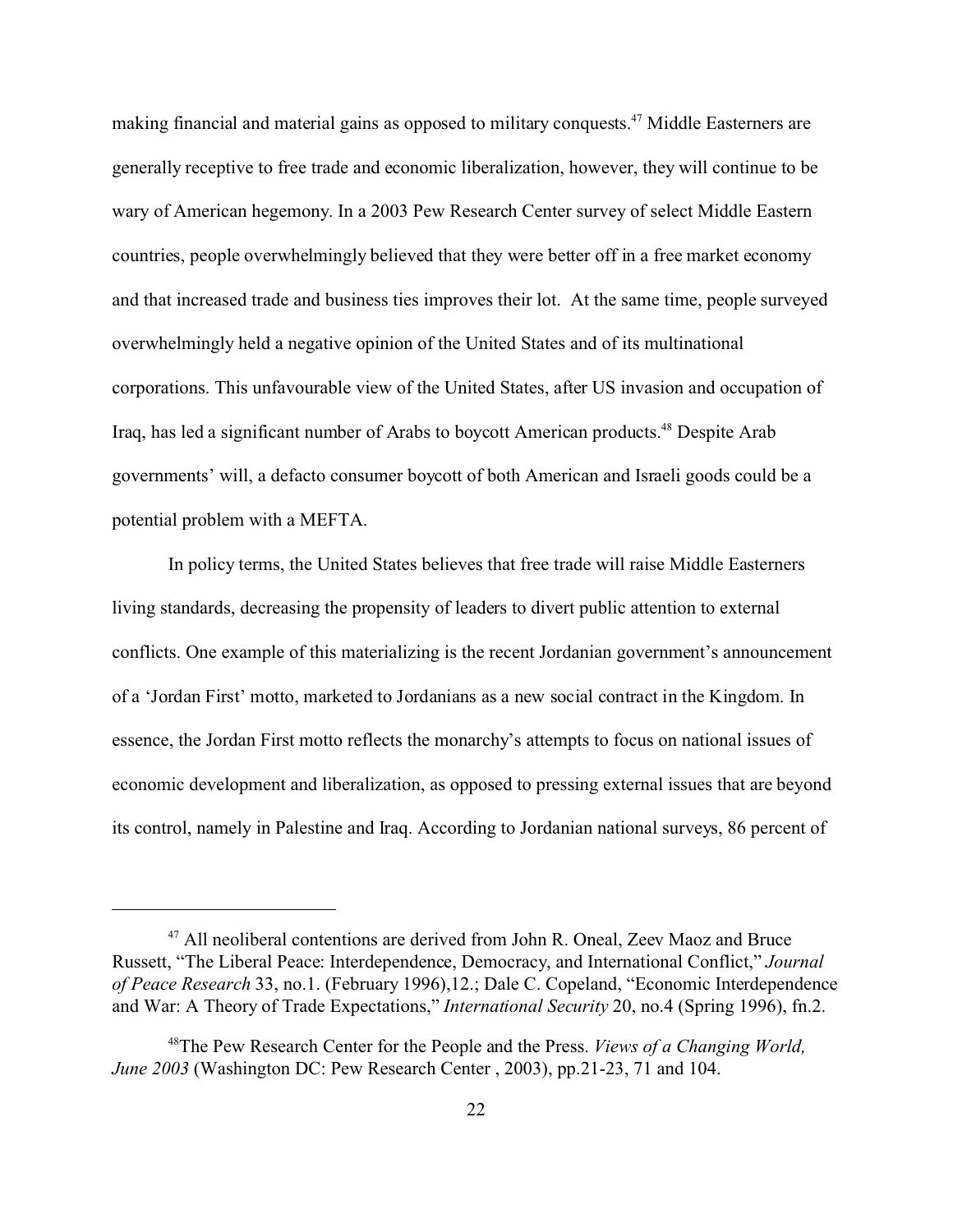the populace like and agree with the Jordan First motto.<sup>49</sup> The Arab street will remain highly suspicious of US efforts in the Middle East and view US economic and political relations as forms of domination and imperialism. When the United States announced its plans for a \$29 million MEPI, for example, the Arab media and various religious leaders reacted with much suspicion of US intentions in the region. Many argued that the US MEPI program was an attempt to undermine Middle East sovereignty and customs.<sup>50</sup> With a US sponsored MEFTA plan, the Arab populace will further resent American involvement in the region's economic affairs and MEFTA will hinder American-Arab relations.

Neoliberals posit that at an elite level, economic interdependence will create powerful distributional coalition groups with a vested interest in maintaining peace and trade. Economic interdependence further propels cultural exchanges, political dialogue, and diplomatic cooperation, minimizing the potential for political disputes. The United States expects a MEFTA to help normalize Israeli-Arab relations through cultural, social and business exchanges. One important example that undermines this American assumption is the high level of economic interdependence that currently exists between the Palestinian territories and Israel; yet conflict and violence has accelerated.<sup>51</sup> Moreover, the US-Jordan FTA and the required minimum Israeli

<sup>49</sup>University of Jordan Center for Strategic Studies, "Current Issues: Jordan, Iraq and Palestine,"(Amman: University of Jordan, Public Opinion Polling Unit, January 2003), http://www.css-jordan.org/polls.

<sup>50</sup>The Middle East Media Research Institute, "Arab Media Reactions to The US-Middle East Partnership Initiative Part I: Opponents' Views," *Inquiry and Analysis Series.* no.115 (December 31, 2002), http://memri.org/bin/articles.cgi?Page=archives&Area=ia&ID=IA11502.

<sup>51</sup>Patrick Clawson, "Mideast Economies After the Israel-PLO Handshake," *Journal of International Affairs* 48, no. 1 (1994),142.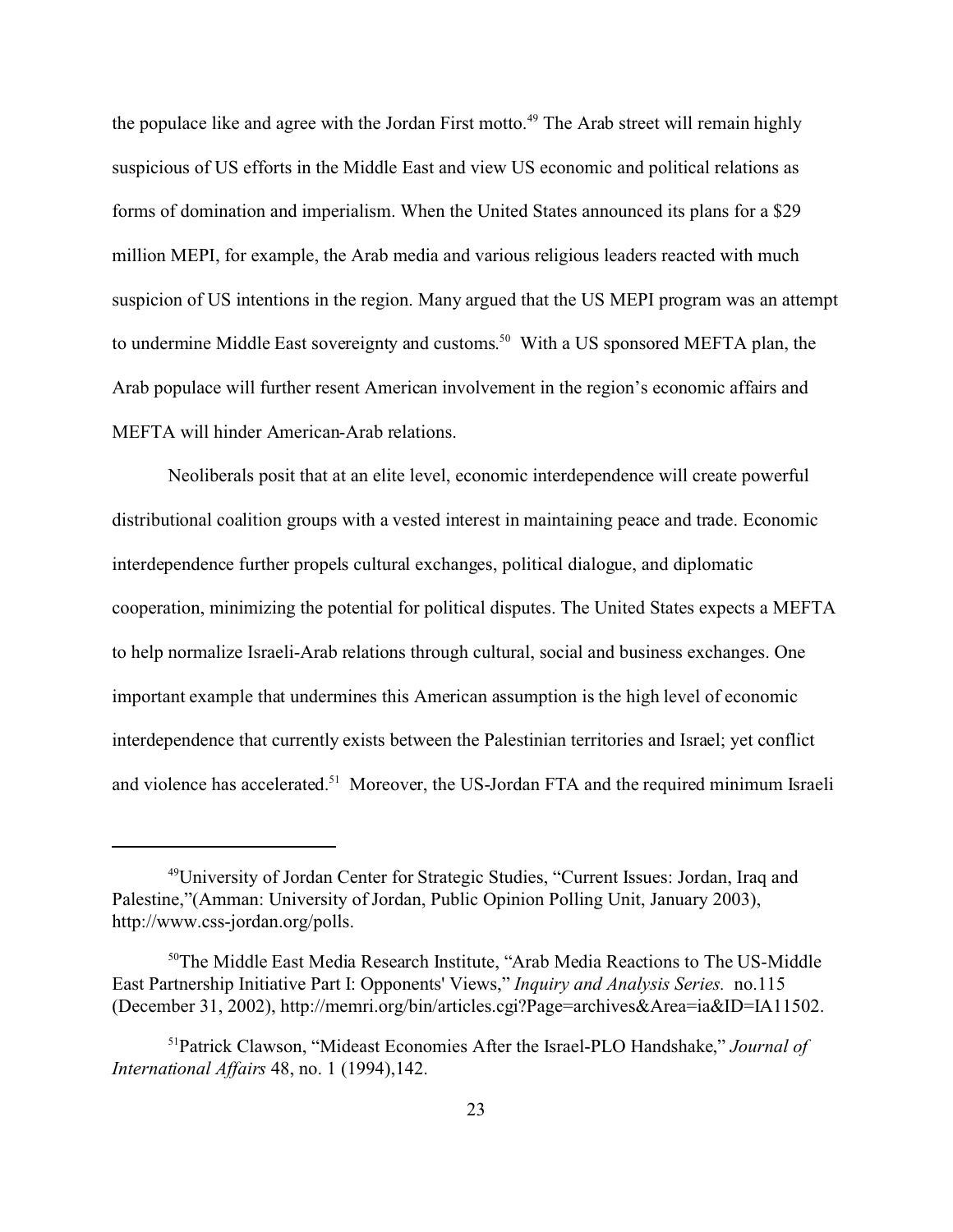content in hopes of increasing positive business-to-business exchanges. Jordanian firms try to sidestep this requirement, however, by hiring Arab Israelis in managerial positions of their companies. The defacto Jordanian boycott of Israel continues. Jordanian business associations have also been lukewarm about fostering better ties with their Israeli counterparts and have boycotted trade shows attended by Israeli firms.<sup>52</sup> True, Jordan and Israel signed a historic free trade agreement in late 2004 that is set to reduce tariff barriers between the two countries in 2010; but, the significant amount of Jordanian street and political protests over the agreement bring significant doubt to any intended warming of people to people relations. In 2004, Egypt agreed to use the QIZ program as it feared significant losses when the MFA was set to expire. The US QIZ program required 11.7% Israeli content for Egyptian products to gain duty-free access to the United States. Like the Jordanians who have tried to avoid direct contact, the Egyptians have successfully lobbied to have Israeli software count as Israeli content. Again, real peace has not been created by US plans.

Undoubtedly, the Jordanian-Israeli and Egyptian-Israeli relationship are still relatively cold and Israeli firms have not rushed to invest in Jordan or Egypt. Moreover, a MEFTA might have a negative affect on both Israeli-Arab relations and Arab people-government relations as the Arab street remains highly critical of Israeli policies in the occupied Palestinian territories. Arab populace would increase their criticism of their governments and of Israel for circumventing peace negotiations in favour of economic profit. In absence of a political resolution to Middle East issues, economic interdependence between Arabs and Israelis remains delusory. Moreover, plans for MEFTA have irked a traditional US ally in the Middle East: Saudi Arabia. As argued

<sup>52</sup>Moore, "The Newest Jordan".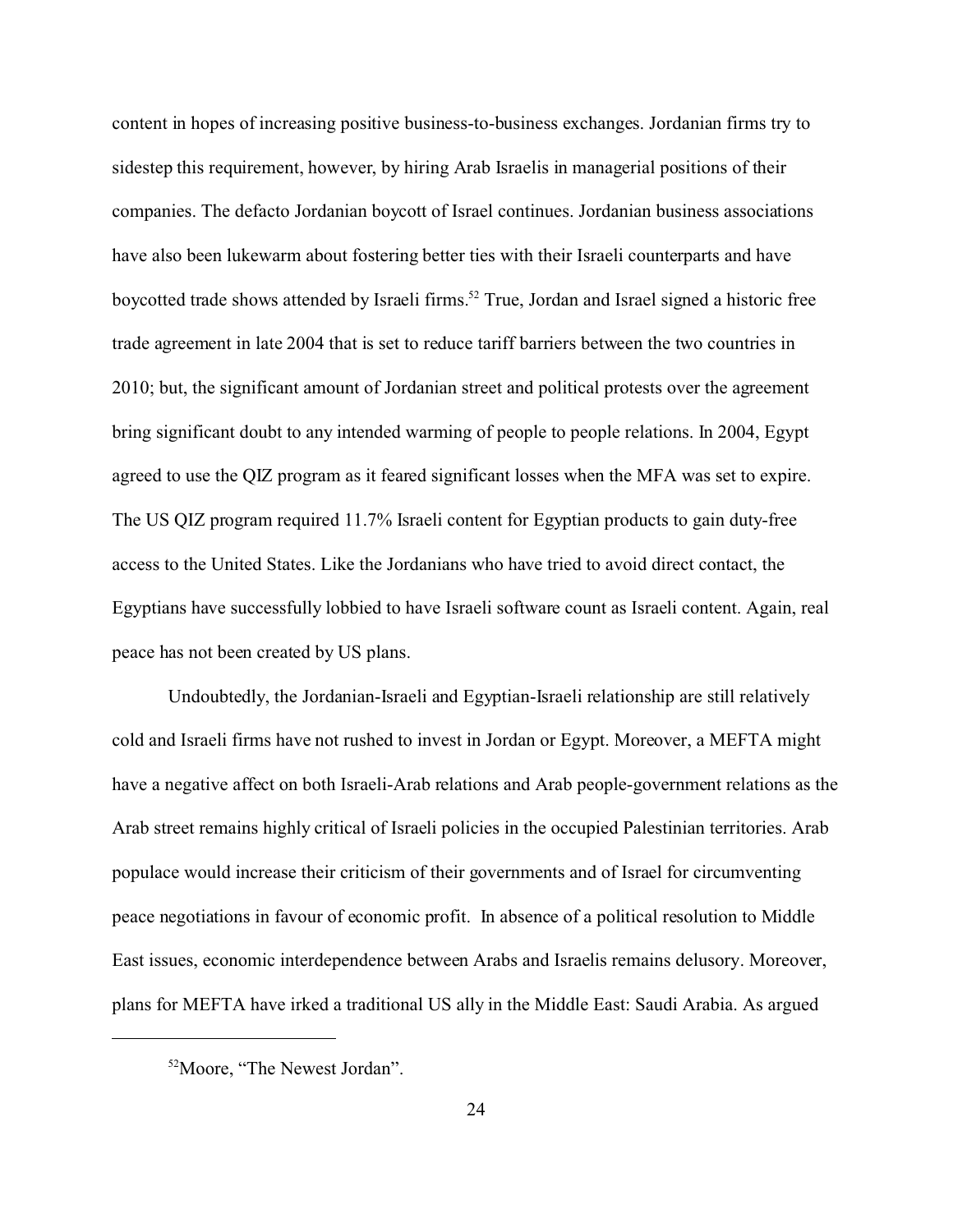elsewhere, Saudi efforts to accelerate economic integration of the GCC is a reaction to US bilateral FTAs with GCC members.<sup>53</sup> The plan for MEFTA might make state elites also wary of US plans for dominating the region.

Furthermore, the neoliberal literature on the interrelation between economic interdependence and peace have suggested confounding factors that need to be explored in the case of MEFTA. Many neoliberals have argued that the liberal peace theory works in concert with the idea of democratic peace. It is democratic regimes that tend to be liberal economies that do not fight one another. The Middle East lacks democracies; regimes continue to justify limiting political liberalization on the basis of external threats: namely Israel and now the United States in Iraq. Factors such as enforcement of trade agreements, monitoring, level of symmetry between trading partners and the number of actors in the trade agreements can all affect the likelihood of a peaceful outcome.<sup>54</sup> The US-Jordan FTA does not have provisions for a binding and independent dispute settlement mechanism, leaving a small country like Jordan vulnerable. Presumably other Middle Eastern states invited to join MEFTA will not have a dispute settlement mechanism either, which could likely lead to the United States using its economic prowess to get its way in trade disputes. Potential trade disputes could then be exacerbated as more Middle Eastern states join MEFTA.

<sup>53</sup>Bessma Momani. ""Reacting to Global Forces: Economic and Political Integration of the Gulf Cooperation Council". Presented at the 'Regionalisation and the Taming of Globalization?' Presented at the 'Regionalisation and the Taming of Globalization?' Conference Warwick, UK, October 26-28, 2005. See www.arts.uwaterloo.ca/~bmomani

<sup>&</sup>lt;sup>54</sup>These points are highlighted in a survey of the economic interdependence and peace literature, see Katherine Barbieri and Gerald Schneider, "Globalization and Peace: Assessing New Directions in the Study of Trade and Conflict," *Journal of Peace Research* 36, no.3 (1999), pp.397-404.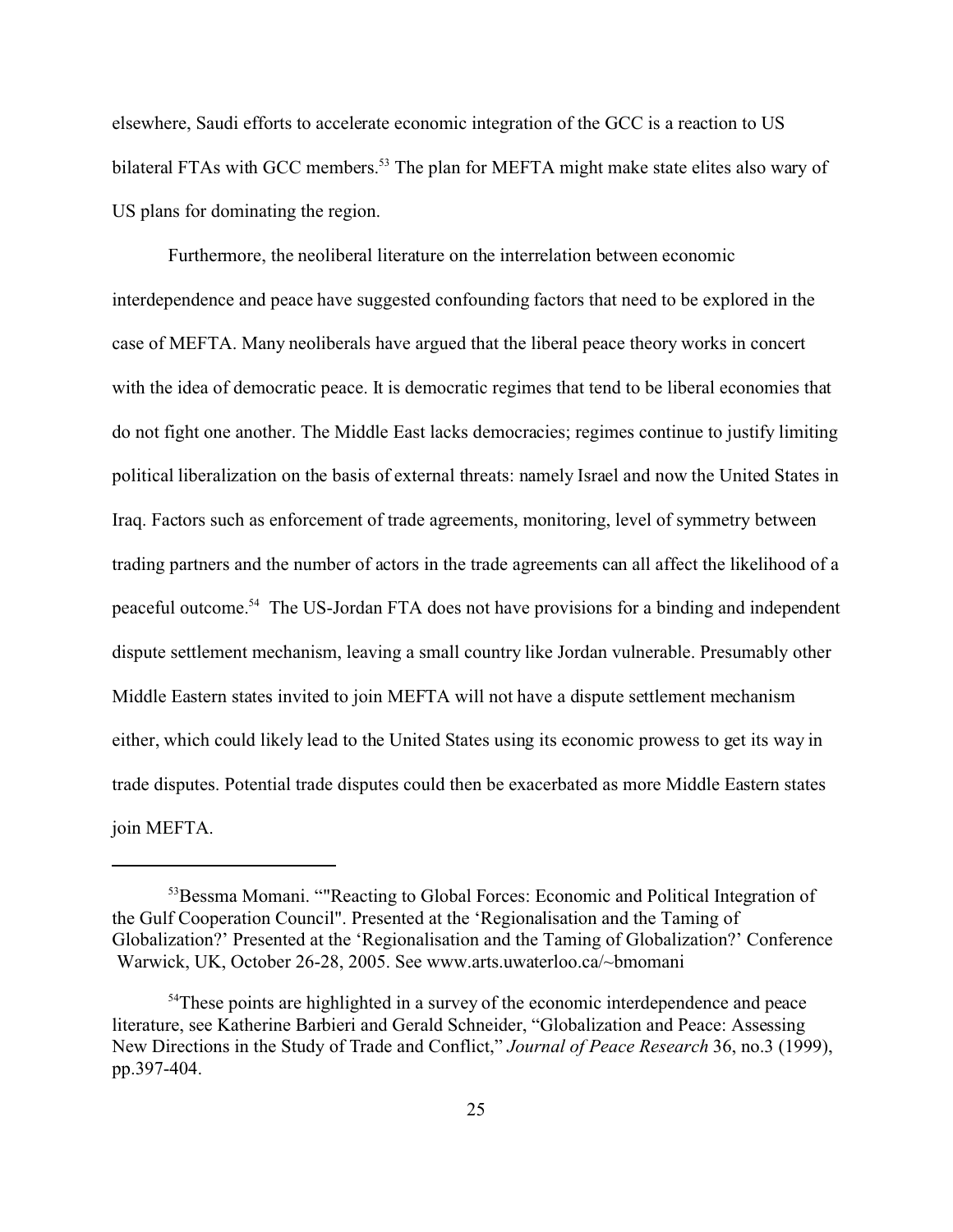#### **CONCLUSION**

Since the Oslo Accords, optimists have envisioned a Middle East Free Trade Area that could foster economic interdependence and peace among Middle Eastern states. The Clinton administration, most notably in the first term, made some significant strides toward bolstering economic cooperation between Arabs and Israelis. The Bush administration, on the heels of pacifying and occupying Iraq, has proposed a more substantive policy for increasing intraregional economic cooperation through the MEFTA plan.

The current structural impediments to intra-regional economic cooperation, however, will inhibit the prospects of an integrated Middle East economic system. Middle East economies do not complement one another to build an effective economic bloc on their own. Moreover, Middle East socio-political systems are predicated on remaining relatively isolationist and inwardlooking. Middle Eastern states have little comparative advantage to increase economic cooperation; therefore, a MEFTA will create a hub and spoke relationship. Consequently, we will see Middle Eastern states acceding to the United States for purposes of keeping strong economic ties. While the United States promotes intra-regional trade and investment in the Middle East, it also raises the economic costs of disloyalty. Peace and stability will not be created because of economic interdependence among Middle Eastern states, as neoliberals would propose, but rather because of Middle Eastern states' acquiescence to American hegemony in the region.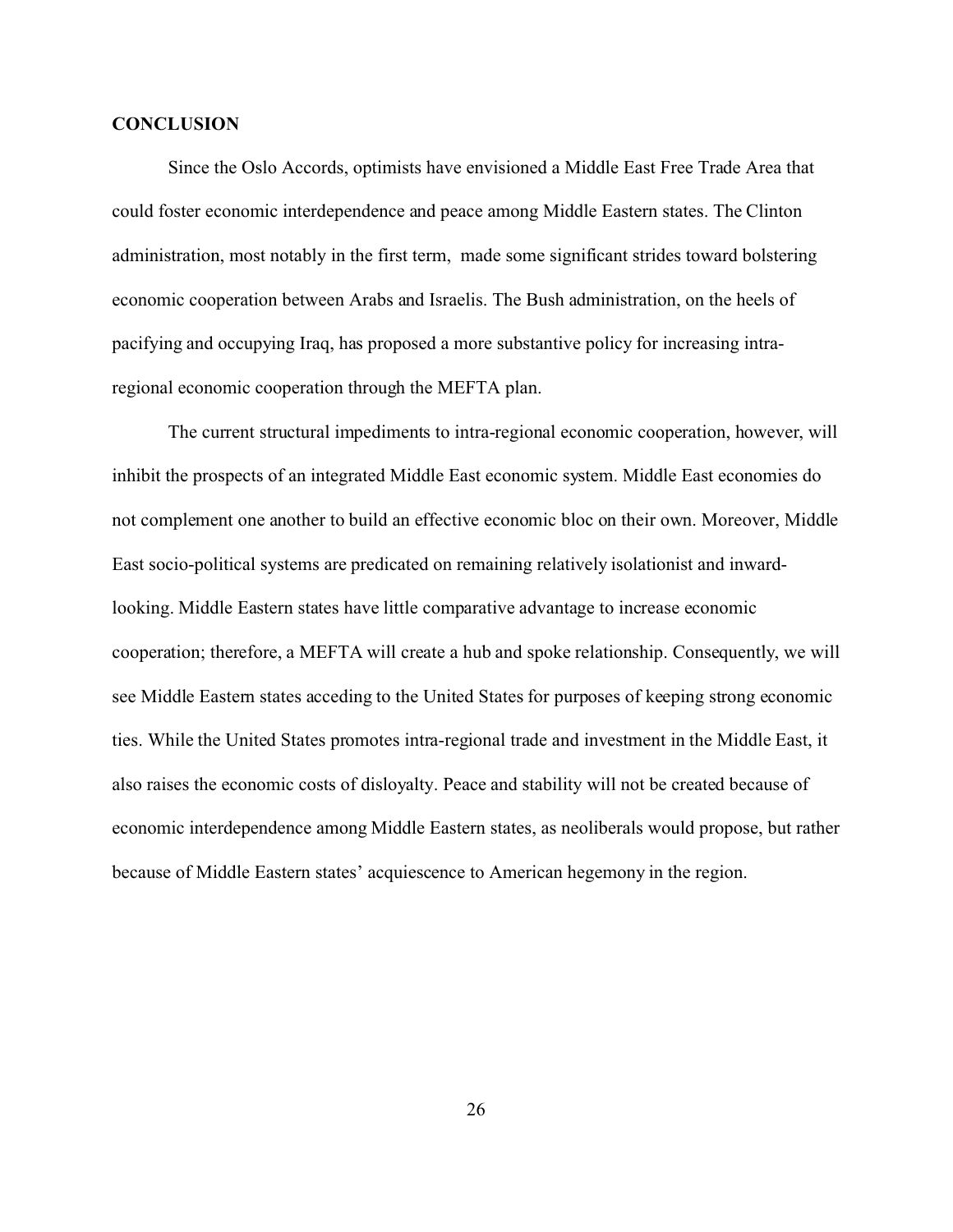| Country      | <b>FTA</b>  | <b>TIFA</b> | <b>BIT</b> | <b>WTO</b>            | <b>GSP</b>   |
|--------------|-------------|-------------|------------|-----------------------|--------------|
| Israel       |             |             |            |                       | Not Eligible |
| Jordan       |             |             |            |                       |              |
| Morocco      |             |             |            |                       |              |
| Bahrain      | Ratified    |             |            |                       | Not Eligible |
| Egypt        |             |             |            |                       |              |
| Lebanon      |             |             |            | Negotiating Accession |              |
| Algeria      |             |             |            | Negotiating Accession |              |
| Tunisia      |             |             |            |                       |              |
| Saudi Arabia |             |             |            |                       | Not Eligible |
| Oman         | Signed      |             |            |                       |              |
| Kuwait       |             |             |            |                       | Not Eligible |
| <b>UAE</b>   | Negotiating |             |            |                       | Not Eligible |
| Yemen        |             |             |            | Negotiating Accession |              |
| Qatar        |             |             |            |                       | Not Eligible |
| Syria        |             |             |            |                       | Not Eligible |
| Iraq         |             |             |            | Negotiating Accession | Not Eligible |
| Libya        |             |             |            | Negotiating Accession | Not Eligible |
| Iran         |             |             |            | Negotiating           | Not Eligible |
|              |             |             |            | Accession             |              |

## **Table 1 U.S. – Middle East Free Trade Efforts**

# **Source: United States Trade Representative. (USTR). 2006**

http://www.ustr.gov/Trade\_Agreements/Regional/MEFTA/US\_Middle\_East\_Free\_Trade\_Effort s\_printer.html.